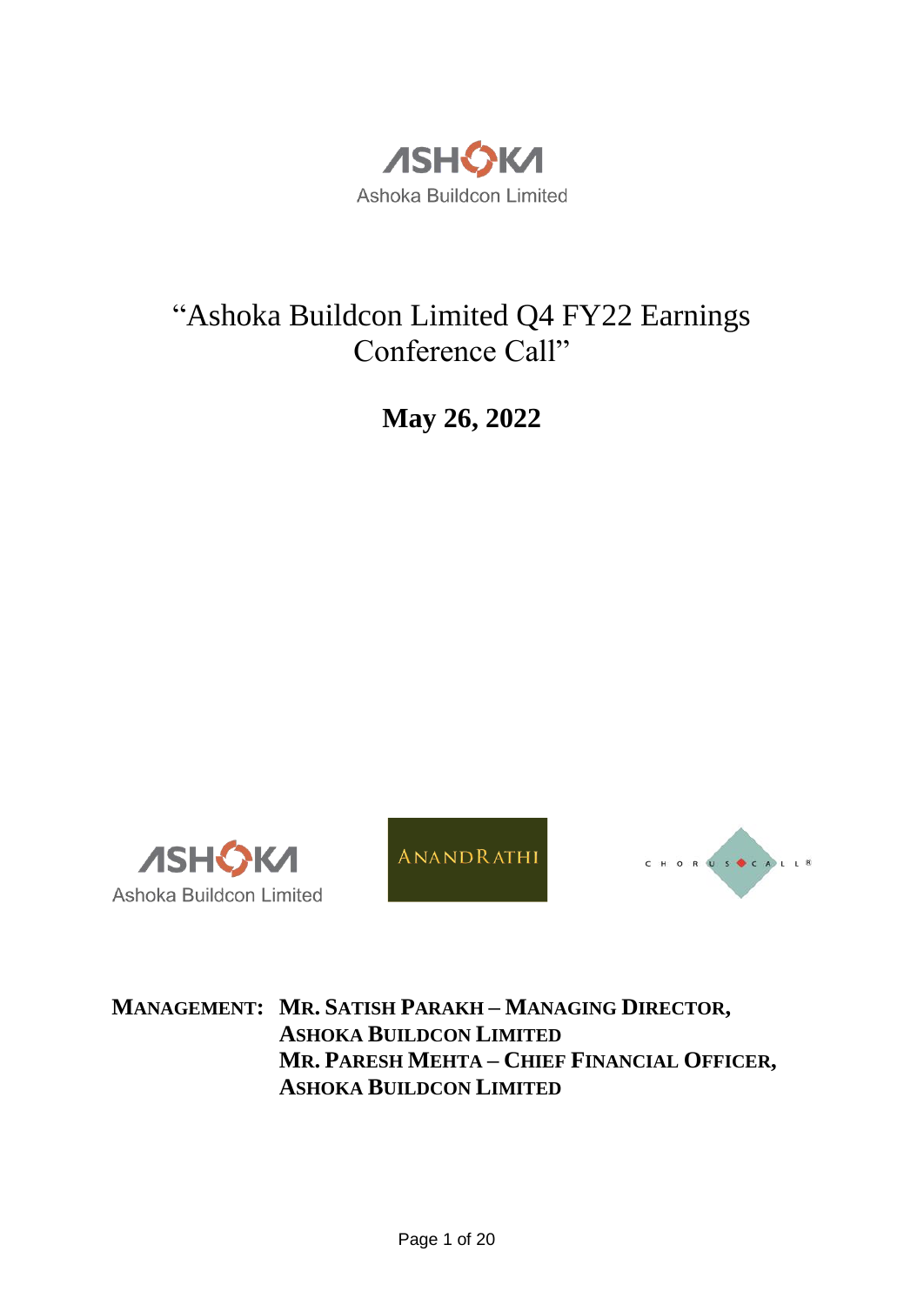

**Moderator:** Ladies and gentlemen, good day and welcome to the Ashoka Buildcon Limited Q4 FY22 and FY22 Earnings Conference Call hosted by Anand Rathi Shares & Stockbrokers. As a reminder, all participant lines will be in the listen only mode, and there will be an opportunity for you to ask questions after the presentation concludes. Should you need assistance during the conference call, please signal and operator by pressing "\*" then "0" on your touchtone phone. I now hand the conference over to Mr. Meet Parikh from Anand Rathi Shares and Stock Brokers. Please go ahead, sir.

**Meet Parikh**: Thank you, Peter. On behalf of Anand Rathi Shares and Stock Brokers, I welcome everyone to the Q4 FY22 and FY22 Full Year Earnings Call for Ashoka Buildcon Limited. From the management side, we have Mr. Satish Parakh – Managing Director, and Mr. Paresh Mehta – the CFO with us. We will start with the opening remarks from the management regarding the industry and the result and post which we will open up for the interactive Q&A. Over to you, sir.

**Satish Parakh:** Thank you, Meet. Good afternoon, everyone. We'd like to extend a warm welcome to everyone on earnings conference call for quarter ended and year ended March 31, 2022. Along with me, I have Mr. Paresh Mehta, our CFO on the call.

> Let me start with highlighting key developments in the financial year 2022. We have finalized the long-awaited equity sell of six projects and we will be able to provide exit to SBI and Macquarie, private equity investor in ACL. We have registered highest ever revenue till date and we have achieved highest order intake in any financial year and recorded highest closing order. Let me give an update on equity sell of ACL projects.

> As mentioned earlier, we have successfully entered into an asset sell transaction of Ashoka Constructions Limited of five SPVs by entering into a share subscription and share purchase agreement with Galaxy Investments to Private Limited and affiliate entity of KKR. The deal to be completed by September 2022, after receiving required approvals from lenders, NHI and other relevant stakeholders and completion of certain condition precedent. We have received approvals from few lenders and some permissions from NHAI. We are in the process of completing the balance CPs. The deal transfers the entire share capital of these 5 BOT projects including the repayment of shareholders loan for an aggregate consideration of Rs. 1,337 crore. The total proceeds received will be utilized to facilitate the exit of SBI and Macquarie from Ashoka Constructions Limited allowing SBI and Macquarie to exit the company fully. Further transfer of these SPVs will reduce the consolidated project debt of ABL by Rs. 3,090 crore.

> Also, we have executed a share purchase agreement with National Investment and Infrastructure Funds for the sale of 100% equity of Chennai ORR for an aggregate financial consideration of Rs. 686 crore. Out of Rs. 686 crore, ABL is expected to receive Rs. 450 crore, that is 250 crore toward loan repayment and around Rs. 200 crore towards this 50% equity stake in SPV. Post this transaction, the company will remain with following major projects in highway portfolio, 74% equity stake in 1 toll project that is Jaora-Nayagaon, 3 fully owned annuity projects,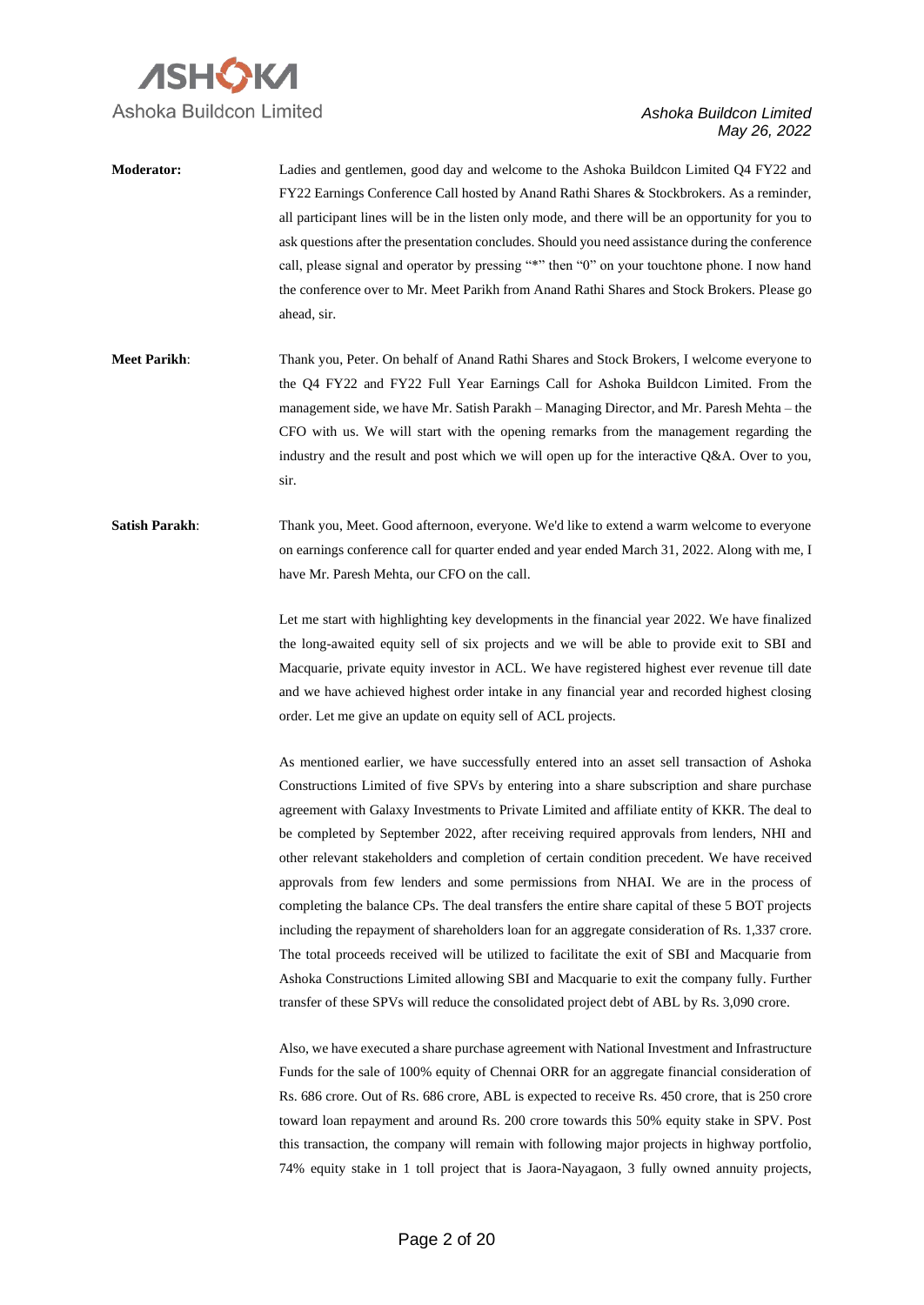

Hungud Talikot, Bagewadi Saundatti from KSHIP, and fully owned portfolio of 11 HAM projects. As mentioned earlier, we are in discussions for the equity sell of Jaora-Nayagaon BOT toll project. Coming to HAM projects, we have executed construction agreement with NHAI worth Rs. 1,079 crore for the development of 6-lane access control greenfield highway from kilometer 162.5 to kilometer 203.10, that is Baswantpur to Singnodi, section of NH 150 on Hybrid Annuity Mode under Bharatmala Pariyojana. The construction period is 912 days and the operation period is 15 years. The total equity requirement of all 11 HAM projects is about Rs. 1,080 crore of which we have already invested Rs. 739 crore as of March 2022. Coming to our order book. As mentioned, we have achieved a robust order book inflow of around Rs. 9,793 crore from 1st April 2021 till date. And some of the key and large orders of the above are, we have received LoA from NHAI of Rs. 829 crore for construction of 6 laning from Belgaum to Sankeshwar bypass on NH-48 in the state of Karnataka on EPC mode.

We have received an LoA for railway electrification order of Rs. 618 crore in the state of Assam from North Frontier Railway. We have also received LoA from MCGM for Rs. 1,046 crore for construction of sewage treatment plant based on MBR technology. And as I said earlier, we have executed a construction agreement with NHAI for Rs. 1,079 crore for the development of Baswantpur to Singnodi, which is section of NH. The breakup of Rs. 13,731 crore order book as of March 31 is road project compromised around Rs. 7,906 crore, which is 58% of our total order book. And among the road projects order book, HAM projects are to the tune of Rs. 2,454 crore and EPC projects are to the tune of Rs. 5,452 crore. Power T&D and others account for around Rs. 2258 crore, which is approximately 17% of the total order book. The EPC Building segments contribute around Rs. 2,177 crore, which is 16% of the total order book. While the railway stood at Rs. 1,226 crore, which is 9% of the total order book. And the EPC order of CGD is all to the tune of Rs. Rs. 65 crore.

The current order book, including the projects received post March stands at Rs. 14,633 crore. Let me reiterate that our focus remains to build strong EPC business in segments of highways, railways, power, T&D and buildings. The current order book of Rs. 14,633 crore provide us with a good visibility of EPC business growth. On assets portfolio front, we have already built 11 project portfolio in terms of new project building. Our priority will remain for HAM projects and strengthen the HAM project portfolio further.

This is all from my side. I would now request Mr. Paresh Mehta to present financial performance of Q4 FY22.

**Paresh Mehta**: Thank you, sir. Good afternoon, everyone. The result presentation and press release for the quarter have been uploaded on the stock exchanges, and on the company's website, too. I believe you all may have had an opportunity to go through them. Now I would present the financial results for the quarter ended March 31, 2022. Starting with the consolidated results, the total income of Q4 FY22 grew by 15% year-on-year to Rs. 2,057 crore as compared to Rs. 1,780 crore in Q4 FY21. EBITDA stood at Rs. 632.6 crore in Q4 FY22 with a margin of 30.8%. Profit after tax is at Rs. 224.6 crore in Q4 FY22.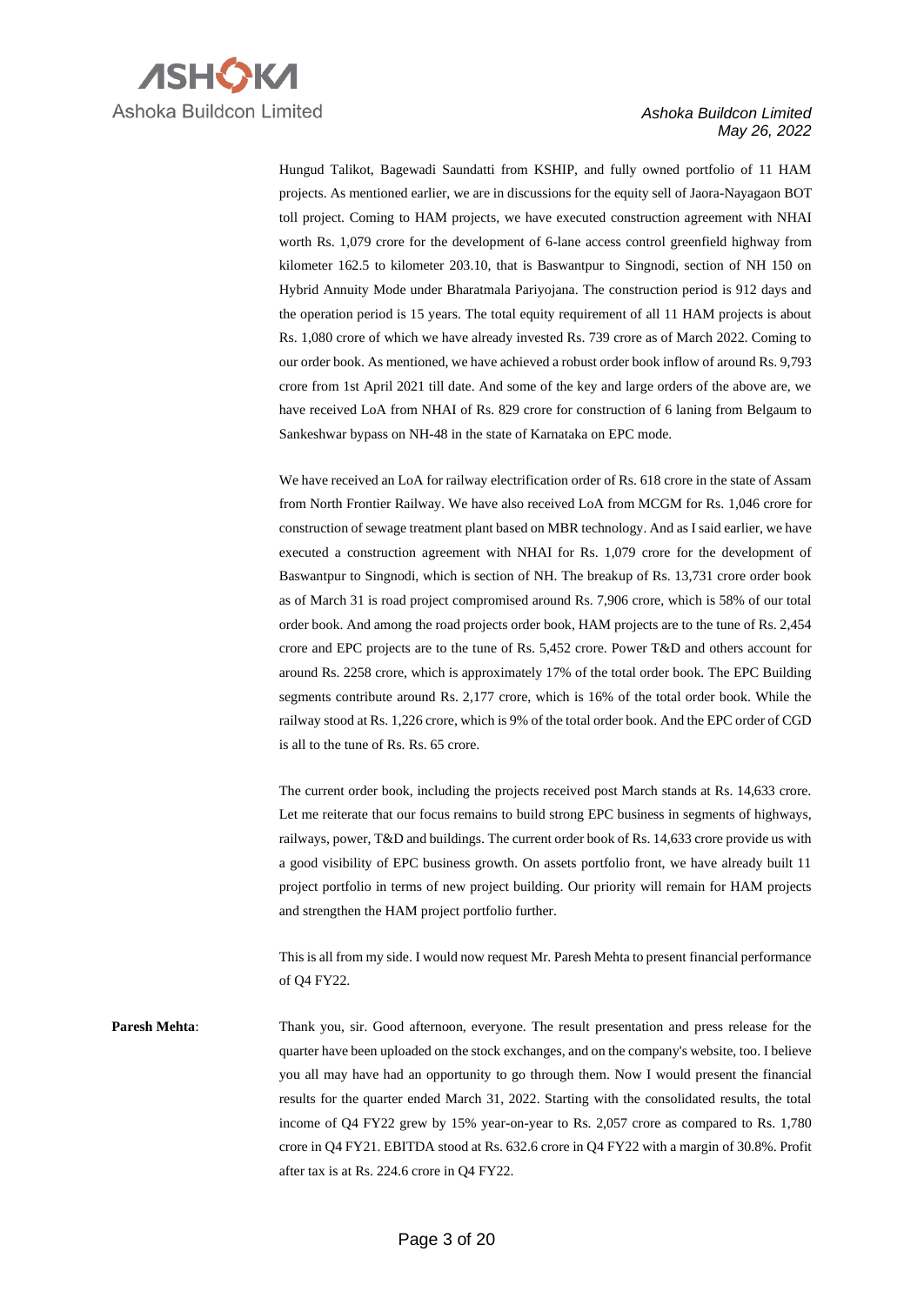

Now coming to the standalone numbers, the total income for Q4 FY22 stands at Rs. 1,622.7 crore as compared to Rs. 1,433 crore in corresponding quarter last fiscal, registering a growth of 13.2%. EBITDA for the quarter was at Rs. 219.8 crore with an EBITDA margin of 13.5%. The company reported net profit after tax of Rs. 188 crore in Q4 FY22. During Q4 FY22, BOT division recorded a toll collection of Rs. 269 crore as against Rs. 261 crore in Q4 FY21 and Rs. 257 crore in Q3 FY22. Total consolidated debt as on March 31, 2022, is at Rs. 6,698 crore, of which project debt is Rs. 5,961 crore, of which Rs. 3,090 crore stands for project debt of 5 BOT projects. NCDs stood at Rs. 250 crore at ACL level. The standalone debt stood at Rs. 486 crore, which comprises of Rs. 201 crore of equipment loan and Rs. 285 crore of working capital loans. Out of the total consolidated debt of Rs. 6,698 crore, Rs. 3,090 crore will be transferred along with 5 SPVs of BOT. Post the sale transaction, effective consolidated debt would be Rs. 3,608 crore. During Q4, the company has initiated sale of its investment in GVR Ashoka, Chennai ORR Limited, a joint venture of the company, from which share purchase agreement with NIIF has been signed for a consideration of Rs. 686 crore, subject to certain adjustment specified in the SPA towards its equity investments, loans given and other receivables from the set joint venture. Accordingly, the asset investments along with loans and other receivables amounted to Rs. 346 crore have been classified as asset ready for sale.

With this, we'll now open the floor for question and answers. Thank you.

- **Moderator**: We will now begin the question-and-answer session. Our first question is from the line of Nikhil Abhyankar with DAM Capital. Please go ahead.
- **Nikhil Abhyankar:** I have had 2 questions. So, can you give us a revenue margin and order book guidance for FY '23?
- **Satish Parakh**: So, FY23 looks very good with the program of Ministry of Surface Transport, and they are really very aggressive and they're planning around 18,000 kilometers of roads in NHAI, MRTH, NHIDCL, and state NH together. The order inflow should be 10,000-plus in this year, and revenue guidance will remain like we should grow by 22%, 25% in this year. Even our current balance order book is also quite significant.

**Nikhil Abhyankar**: And the margin, sir?

**Satish Parakh:** Margins will remain the same what we have been already targeting, the same margins.

**Nikhil Abhyankar:** Somewhere around 13% to 15%?

**Satish Parakh:** Around 11% to 12%.

**Nikhil Abhyankar**: 11%, okay. Sir, so you talked about this Chennai ORR. So, will we book any gains through the sale in Q1 FY23?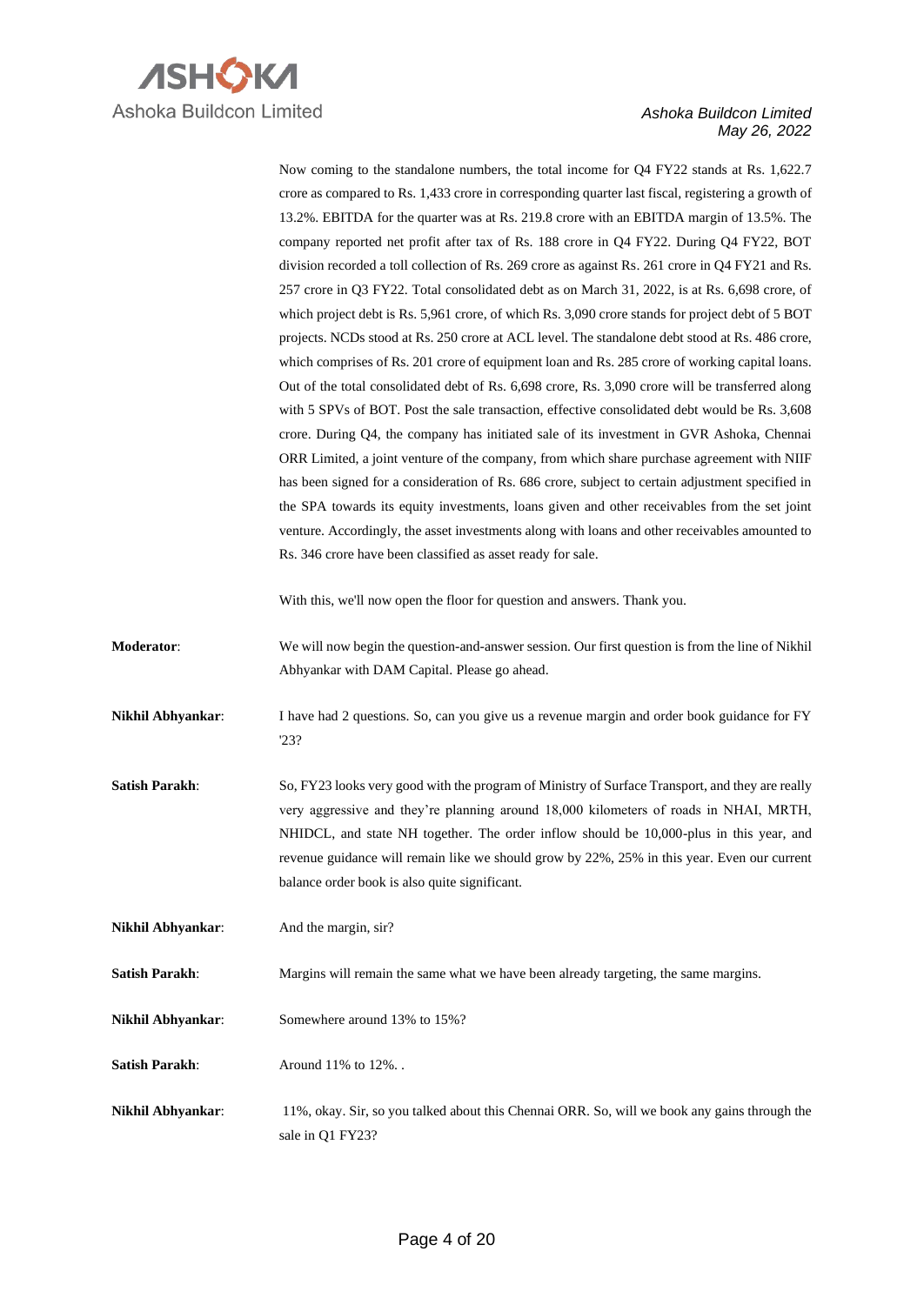

| Paresh Mehta:            | We expect the sale transaction to happen $Q1$ , hopefully or latest by $Q2$ . So, the moment it<br>happens, there would be possibility of a gain book based on the price which we have indicated.                                                                                                                 |
|--------------------------|-------------------------------------------------------------------------------------------------------------------------------------------------------------------------------------------------------------------------------------------------------------------------------------------------------------------|
| <b>Nikhil Abhyankar:</b> | And sir, any further update on NTPC EPC project that we had, did we reach any middle ground<br>with the department?                                                                                                                                                                                               |
| <b>Satish Parakh:</b>    | No. NTPC, we are proceeding with all balance works except the modules.                                                                                                                                                                                                                                            |
| Nikhil Abhyankar:        | And one final question, sir. Sir, what is the status of Jabalpur asset sale?                                                                                                                                                                                                                                      |
| Paresh Mehta:            | So, you're referring to Jaora-Nayagaon asset sale?                                                                                                                                                                                                                                                                |
| Nikhil Abhyankar:        | Yes, sir.                                                                                                                                                                                                                                                                                                         |
| Paresh Mehta:            | Yes. So, on the Jaora-Nayagaon asset sale, we are in talks with the potential investors. And we<br>expect it to close as early as possible. We are 2 investors, Ashoka Buildcon and Ashoka<br>Concessions along with Macquarie as a separate Investor there. So, we are negotiating with a<br>potential investor. |
| Nikhil Abhyankar:        | And just if I may add one more, sir. Are we looking to add more solar EPC projects?                                                                                                                                                                                                                               |
| <b>Satish Parakh:</b>    | Solar EPC, at present, no opportunities we are looking at. Maybe we will evaluate if it comes<br>across.                                                                                                                                                                                                          |
| Moderator:               | Our next question is from the line of Ashish Shah with Centrum Broking. Please go ahead.                                                                                                                                                                                                                          |
| <b>Ashish Shah:</b>      | So, first question is on the Belgaum-Khanapur project. Over the last couple of quarters, we are<br>not seeing much progress in terms of execution. So, just wanted to check what is the status there?                                                                                                             |
| <b>Satish Parakh:</b>    | Belgaum-Khanapur actually has a major bypass of 10 kilometers. And this got released only<br>after pre-COD we got. So, we got pre-COD at 56%. And now Belgaum bypass is released. So,<br>we'll see progress in coming quarters.                                                                                   |
| <b>Ashish Shah:</b>      | So, by when do you think this could get completed? Within '23?                                                                                                                                                                                                                                                    |
| <b>Satish Parakh:</b>    | One year exactly from now.                                                                                                                                                                                                                                                                                        |
| <b>Ashish Shah:</b>      | So, by and large within FY'23?                                                                                                                                                                                                                                                                                    |
| <b>Satish Parakh:</b>    | Yes.                                                                                                                                                                                                                                                                                                              |
| <b>Ashish Shah:</b>      | Also on some of the newer projects on the building EPC side, if you can just highlight where<br>we are in terms of being able to start the work, especially Maldives. The Zodiac Hospital won<br>the sewage treatment project in Mumbai. If you can just highlight.                                               |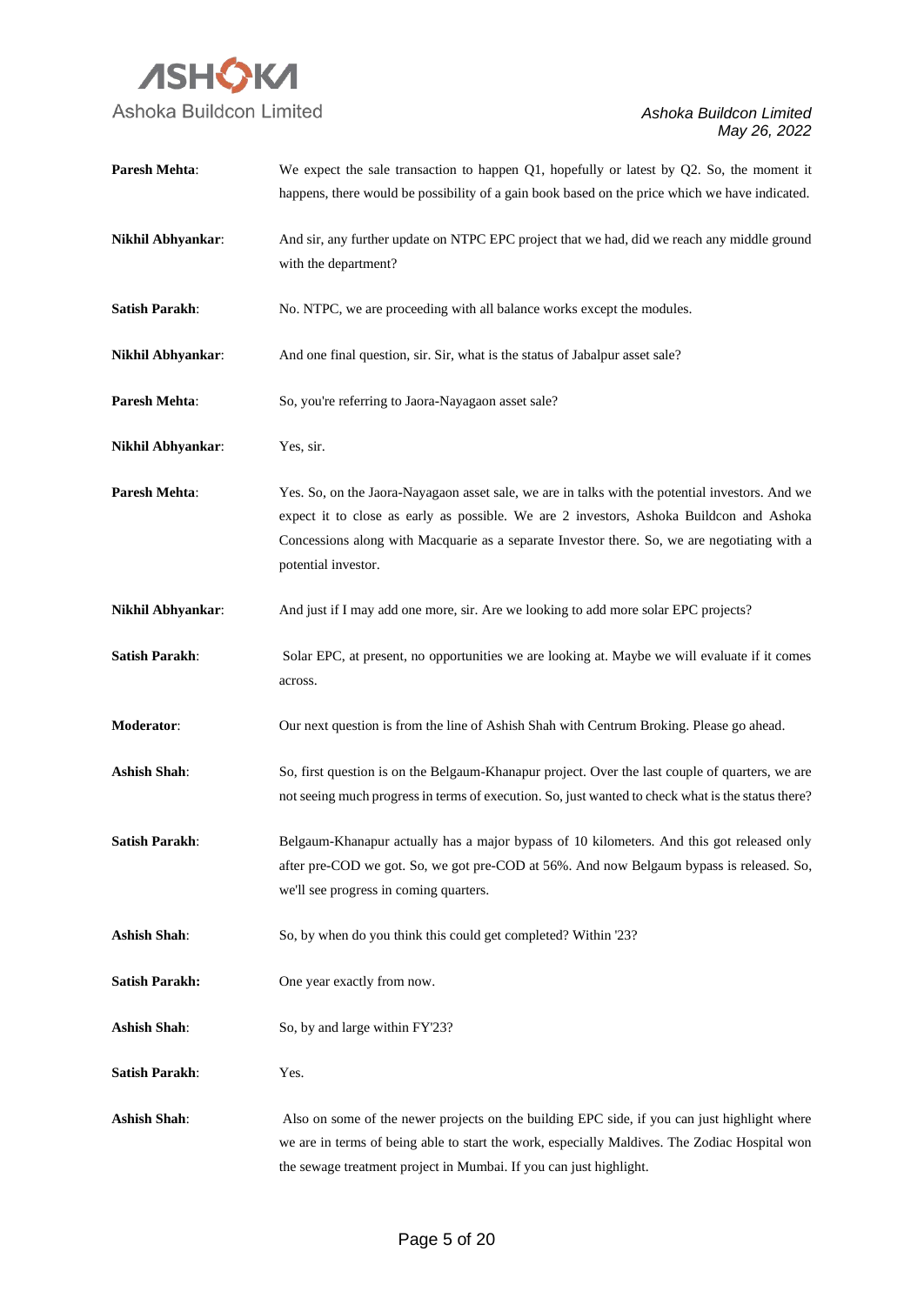

| <b>Satish Parakh:</b>  | So, all these projects are basically expected to start in Q2. Maldives, we are yet to get clearance<br>from Exim Bank to start the project, which we are expecting in Q1 or maybe early Q2. Zodiac<br>Hospital, again same thing, either we get in Q1 or maybe early Q2. Sewage treatment, though<br>we have signed the LoI, agreement is yet to be signed, which will happen in Q1. And the real<br>project will take off in Q3, Q4.                                                                                |
|------------------------|----------------------------------------------------------------------------------------------------------------------------------------------------------------------------------------------------------------------------------------------------------------------------------------------------------------------------------------------------------------------------------------------------------------------------------------------------------------------------------------------------------------------|
| <b>Ashish Shah:</b>    | And in Maldives, sir, is there any chance of the order getting canceled? I mean because if they're<br>not able to tie up funding, is there any possibility of that project being taken out?                                                                                                                                                                                                                                                                                                                          |
| <b>Satish Parakh:</b>  | We don't see any chance of this project being deleted. It's on priority of government and<br>definitely it will happen.                                                                                                                                                                                                                                                                                                                                                                                              |
| Moderator:             | Our next question is from the line of Vibhor Singhal with Phillip Capital. Please go ahead.                                                                                                                                                                                                                                                                                                                                                                                                                          |
| <b>Vibhor Singhal:</b> | Sir, so I got a couple of questions. The first question was in terms of the remaining HAM<br>projects, the 4 packages of Tumkur-Shivamogga and the Kandi Ramsanpalle project. What is<br>the status on these projects? And when do we expect any pre-COD for these projects going<br>forward?                                                                                                                                                                                                                        |
| <b>Satish Parakh:</b>  | So, Tumkur-Shivamogga, TS1 pre-COD is already recommended. TS2, we will get in the end<br>of maybe Q1 or early Q2. TS3 and TS4 are early stage, they have started, so may go into next<br>year.                                                                                                                                                                                                                                                                                                                      |
| <b>Vibhor Singhal:</b> | We might have just started there.                                                                                                                                                                                                                                                                                                                                                                                                                                                                                    |
| <b>Satish Parakh:</b>  | I Beg your pardon?                                                                                                                                                                                                                                                                                                                                                                                                                                                                                                   |
| <b>Vibhor Singhal:</b> | Same with Kandi Ramsanpalle project also?                                                                                                                                                                                                                                                                                                                                                                                                                                                                            |
| <b>Satish Parakh:</b>  | Kandi also we're expecting in Q2, we'll get COD in Q2, yes. These are all at advanced stage of<br>completion.                                                                                                                                                                                                                                                                                                                                                                                                        |
| <b>Vibhor Singhal:</b> | Also, sir, my second question was on the margins front. I mean this quarter, we saw margins dip<br>slightly thought not very sharply up.                                                                                                                                                                                                                                                                                                                                                                             |
| <b>Satish Parakh:</b>  | So, margin front, definitely, there was pressure due to all commodity prices going up and also<br>fuel prices going up, which were not exactly matching with the pass-through available in the<br>project. But of late, if you see last 8, 10 days are very positive after government taking certain<br>measures on export and import duties. So, steel prices are now coming down to the normal and<br>cement also will follow is what we see. So, going ahead, we will be able to retain the projected<br>margins. |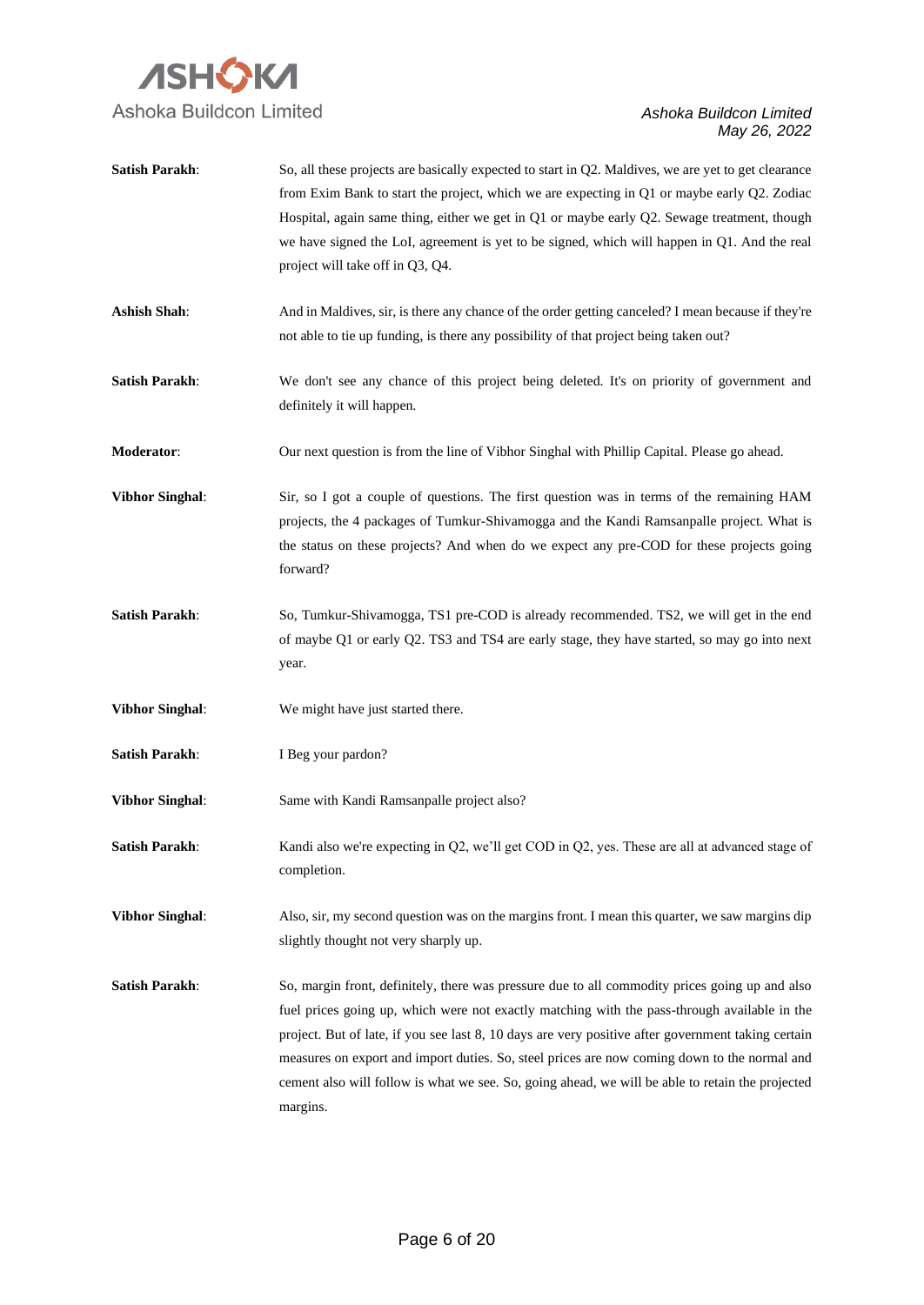

| <b>Vibhor Singhal:</b> | And sir, during the course of this 11% to 12% margins in next year, could we see more softening<br>in Q1 or Q2, and then maybe pick up in Q3, Q4? Or do you think next quarter itself should be<br>good enough?                                                                                                                                                         |
|------------------------|-------------------------------------------------------------------------------------------------------------------------------------------------------------------------------------------------------------------------------------------------------------------------------------------------------------------------------------------------------------------------|
| <b>Satish Parakh:</b>  | Normally, pickup happens only in Q3, Q4. So, Q1, Q2, still, Q1 will be good. Q2 is affected by<br>monsoon badly. So, it all depends upon how much it affects and which areas it effect. But we<br>will see decent growth in Q1. And Q3, Q4 will be a robust growth year.                                                                                                |
| <b>Vibhor Singhal:</b> | Sir, last question from my side. I know it is difficult to predict, and I think there are multiple<br>formations, which are remaining. But any time line that you believe that you would be able to<br>complete the BOT sale deal, and the cash could be in our books, and Macquarie could be<br>provided exit. When do you think this entire thing will get completed? |
| <b>Satish Parakh:</b>  | Yes. These are at advanced stages now. So, definitely, September is our targeted time lines. But<br>even if a delay happens, it could be another 1 or 2 months. It cannot be more than that.                                                                                                                                                                            |
| Moderator:             | Our next question is from the line of Vasudev with Edelweiss. Please go ahead.                                                                                                                                                                                                                                                                                          |
| Vasudev:               | So, the first question is, what is the pending equity infusion in the HAM projects? And if you<br>can give the year-wise schedule for the equity infusion?                                                                                                                                                                                                              |
| Paresh Mehta:          | Yes. So, total equity to be infused, including the latest 11 projects we have got that is Singondi<br>project, total equity is Rs. 345 crore, of which Rs. 255 crore will have to be funded in FY '22,<br>'23, and Rs. 90 crore in FY '23, '24.                                                                                                                         |
| Vasudev:               | And what was the CapEx that we did in Q4? And what is that we' planning for FY '23?                                                                                                                                                                                                                                                                                     |
| Paresh Mehta:          | So, CapEx is almost to the tune of around Rs. 90 crore. And for '22, '23, we are expecting a<br>CapEx of approximately Rs. 125 crore to Rs. 150 crore.                                                                                                                                                                                                                  |
| Vasudev:               | Rs. 125 crore to Rs. 150 crore. And for the Q4, can you give the revenue breakup between the<br>segments, like road, power, T&D, et cetera?                                                                                                                                                                                                                             |
| <b>Paresh Mehta:</b>   | So, for Q4, on road sector, the total revenue was Rs. 1,100 crore. On the power, it was Rs. 267<br>crore. On railways, it was Rs. 136 crore. And other sectors, put together, was approximately Rs.<br>50-odd crore.                                                                                                                                                    |
| Vasudev:               | Sorry, can you repeat?                                                                                                                                                                                                                                                                                                                                                  |
| Paresh Mehta:          | Rs. 50 crore.                                                                                                                                                                                                                                                                                                                                                           |
| Vasudev:               | Rs. 50 crore. And for railways, you said Rs. 136 crore, right?                                                                                                                                                                                                                                                                                                          |
| Paresh Mehta:          | Rs. 136 crore.                                                                                                                                                                                                                                                                                                                                                          |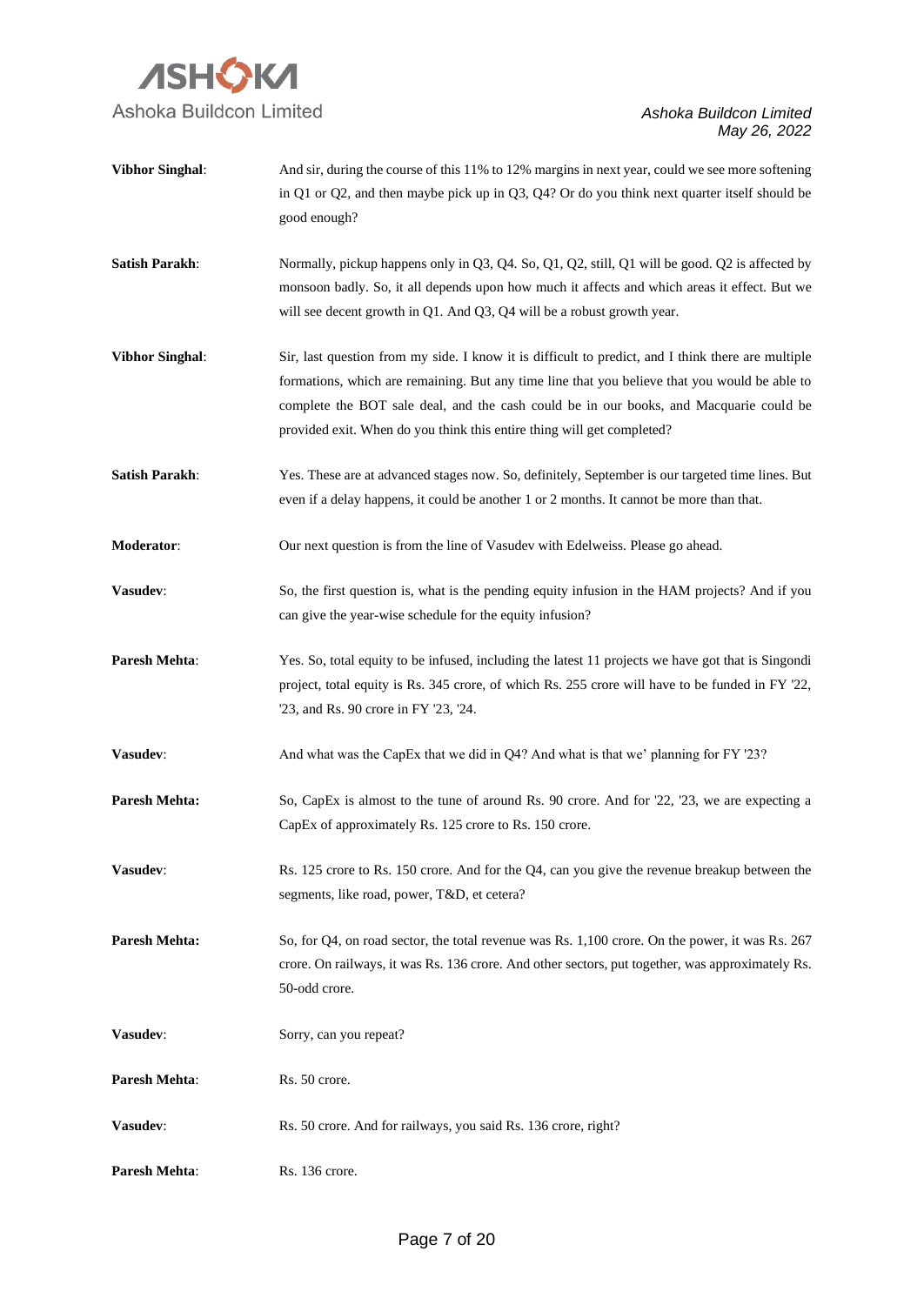

| Vasudev:              | And what would be these figures for FY '22 as a whole?                                                                                                                                                                                                                                                                                          |
|-----------------------|-------------------------------------------------------------------------------------------------------------------------------------------------------------------------------------------------------------------------------------------------------------------------------------------------------------------------------------------------|
| <b>Paresh Mehta:</b>  | For FY22 as a whole, it will be approximately, for road sector, Rs. 3,501 crore, Rs. 410 crore<br>for Power, Rs. 488 crore for railway, and balance approximately Rs. 130 crore for others like<br>CGD, Smart.                                                                                                                                  |
| Vasudev:              | And sir, for the Jaora-Nayagaon project, you said that we are in advanced stages of discussion.<br>So, any timeline by when we can expect this?                                                                                                                                                                                                 |
| <b>Paresh Mehta:</b>  | As I said, we are under discussions with the investors, and we expect it to be closed in a couple<br>of months' time. It all depends how all things fall in place.                                                                                                                                                                              |
| Vasudev:              | So, could it be expected in at least FY23? Or it can spill over to the next year?                                                                                                                                                                                                                                                               |
| <b>Paresh Mehta:</b>  | It should definitely happen in FY23.                                                                                                                                                                                                                                                                                                            |
| Vasudev:              | And one last thing, what are the debt levels that you are targeting for FY '23?                                                                                                                                                                                                                                                                 |
| Paresh Mehta:         | FY '23, we being at Rs. 6,700 crore, and with new projects to be executed, the balance HAM<br>projects to be executed and other. We would be in the range of around Rs. 7,000-odd crore.                                                                                                                                                        |
| Vasudev:              | Rs. 7,000-odd crore.                                                                                                                                                                                                                                                                                                                            |
| Moderator:            | Our next question is from the line of Jiten Rushi with Axis Capital. Please go ahead.                                                                                                                                                                                                                                                           |
| Jiten Rushi:          | Sir, on the question on the order inflow. So, sir, last quarter, we were discussing about the order<br>inflow from the subcontracting of Ganga Expressway. So, any progress on that side, sir?                                                                                                                                                  |
| <b>Satish Parakh:</b> | For Ganga Expressway, we have not participated as an EPC contractor. So, we are expecting<br>order inflow from NHAI and other projects.                                                                                                                                                                                                         |
| Jiten Rushi:          | Sir, any outstanding bills as of now in NHAI?                                                                                                                                                                                                                                                                                                   |
| <b>Satish Parakh:</b> | There are certain things under consideration.                                                                                                                                                                                                                                                                                                   |
| Jiten Rushi:          | And sir, again, on the balance sheet numbers, if you can provide unbilled revenue, mobilization<br>advances and the retention money as on March?                                                                                                                                                                                                |
| Paresh Mehta:         | Yes, I will get that. One second. So, the total debt as of March 22, total debtors rather, including<br>hold and retentions, is Rs. 1,112 crore. Unbilled revenue is around Rs. 813 crore. Total<br>receivable is around Rs. 1,926 crore, against which we have Rs. 408 crore of advances. And net<br>unbilled revenue is around Rs. 600 crore. |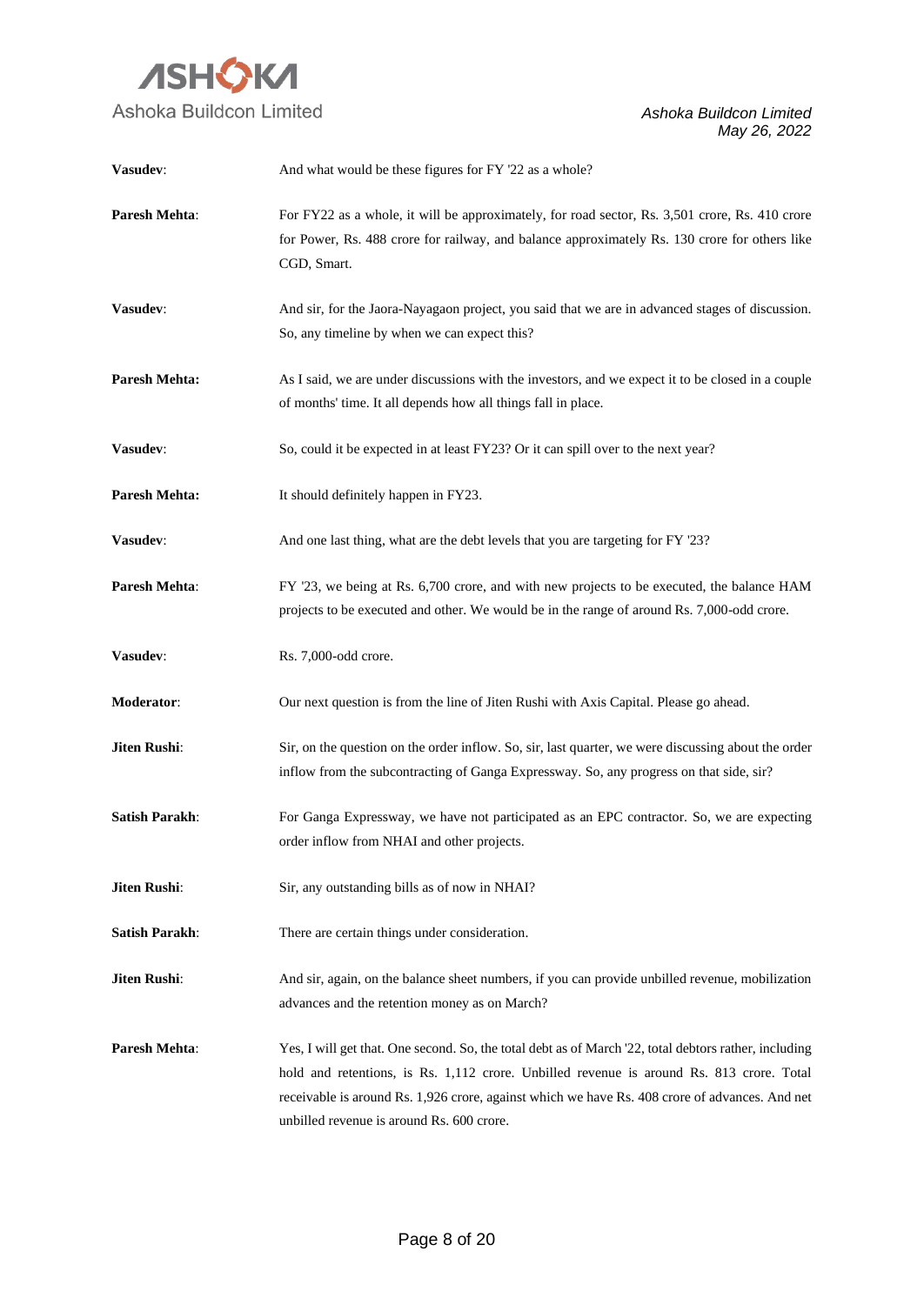

| Jiten Rushi:         | Sir, I'm not able to get you. So, you said, sir, unbilled is Rs. 813 crore. You said debtors, which |
|----------------------|-----------------------------------------------------------------------------------------------------|
|                      | is including retention is Rs. 1,112 crore.                                                          |
|                      |                                                                                                     |
| <b>Paresh Mehta:</b> | Net unbilled revenue in terms of negative and positive impact is Rs. 613 crore.                     |
| Jiten Rushi:         | Rs. 613 crore is what?                                                                              |
|                      |                                                                                                     |
| <b>Paresh Mehta:</b> | Net unbilled revenue.                                                                               |
|                      |                                                                                                     |
| Jiten Rushi:         | Net unbilled revenue. Sir, mobilization advance, you said is Rs. 408 crore, right, sir?             |
| Paresh Mehta:        | Yes.                                                                                                |
|                      |                                                                                                     |
| Jiten Rushi:         | And retention exact number, can you provide, sir?                                                   |
|                      |                                                                                                     |
| Paresh Mehta:        | Retention to Rs. 232 crore.                                                                         |
| <b>Jiten Rushi:</b>  | And sir, on the quarterly result, you can see other expenditure going up, so largely gross margin   |
|                      | decline by 13 basis point, but majorly the EBITDA decline was due to higher other expenditure.      |
|                      | And can you also explain the increase in other income in this quarter and the negative tax effect.  |
|                      |                                                                                                     |
| Paresh Mehta:        | Didn't get the question, sir.                                                                       |
| Jiten Rushi:         | Sir, my question was on the other expenditure for the quarter was high. Other income was also       |
|                      | high, and the negative tax impact. Can you please explain that for the quarter in standalone        |
|                      | results?                                                                                            |
|                      |                                                                                                     |
| <b>Paresh Mehta:</b> | So, other income is higher basically because we have moved from a 2021 COVID period, when           |
|                      | quite a substantial portions of fixed expenses were reduced in 2021, which is now back to           |
|                      | normal. There are certain CSR expenditures made in other expenses, which is accounted in this       |
|                      | quarter. On the income side, there are certain write-backs of payables, resulting in additional     |
|                      | income. And as I said, on the tax side, there is a saving on tax because we have written off the    |
|                      | interest receivable from ACL, which we have written off and that we have taken as a credit in       |
|                      | our tax bookings.                                                                                   |
| Jiten Rushi:         | So, basically, sir, you said other income was high, basically, because of the write-back, which     |
|                      | you have done, so what would be that write-back?                                                    |
|                      |                                                                                                     |
| Paresh Mehta:        | Certain write-backs and certain miscellaneous receipts like insurance.                              |
|                      |                                                                                                     |
| Jiten Rushi:         | And what is the CSR expenditure included in other expenditure, which resulted in the spike?         |
| Paresh Mehta:        | That's around Rs 9 crore.                                                                           |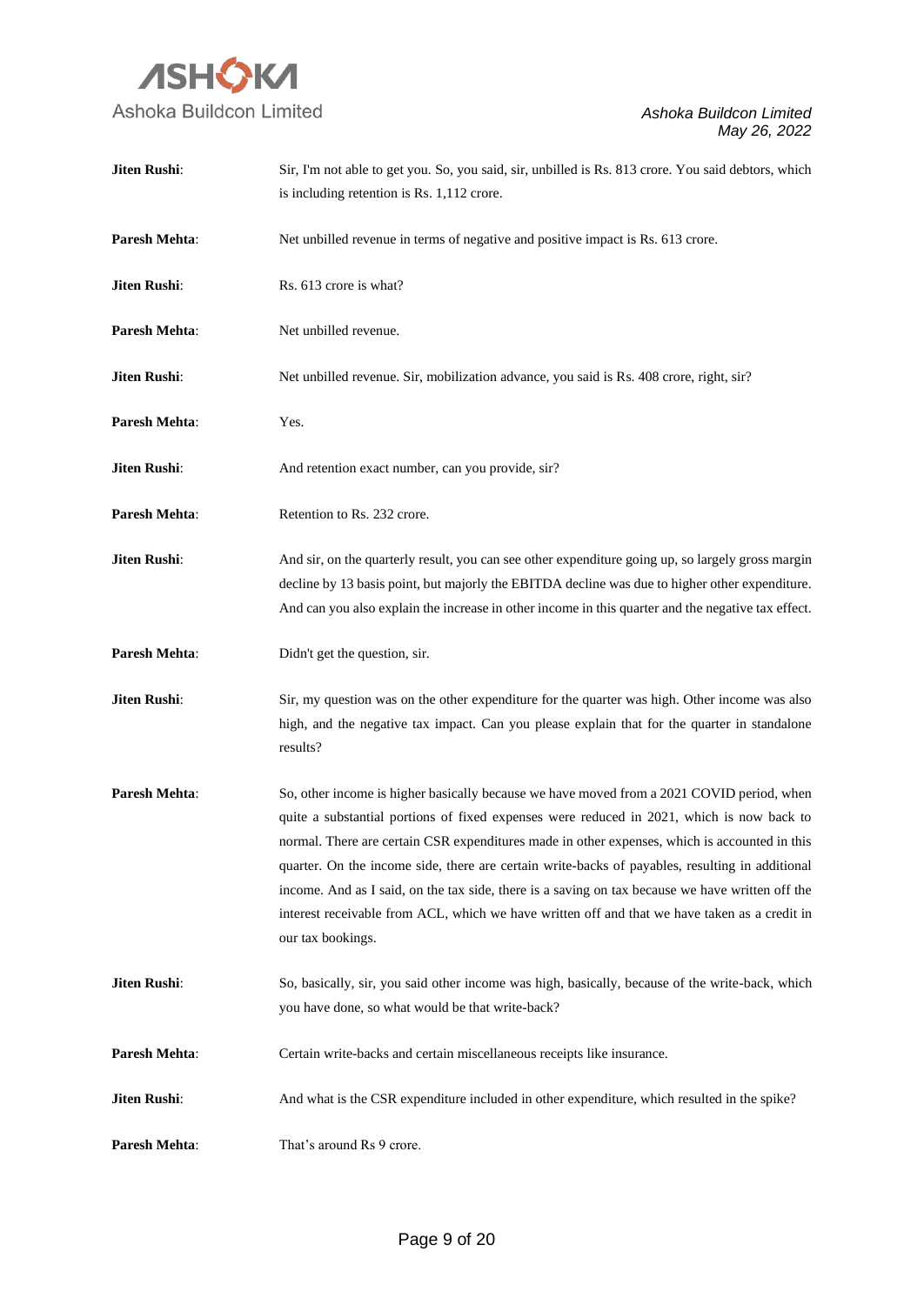

| Jiten Rushi:              | And the tax saving is because of the interest reversal you have written off in ACL. So, probably     |
|---------------------------|------------------------------------------------------------------------------------------------------|
|                           | you have received a tax credit. Right, sir?                                                          |
| Paresh Mehta:             | Right.                                                                                               |
| Jiten Rushi:              | And sir, in the opening remarks, you said about the share you received from the stake sale in        |
|                           | Chennai ORR at Rs. 450 crore. So, balance is with SBI Macquarie. Is my understanding correct?        |
| <b>Paresh Mehta:</b>      | No. This is a 50-50 joint venture with GVR Infra as one of the other partners. The balance will      |
|                           | go to the other partners.                                                                            |
| Jiten Rushi:              | But sir, you mentioned here that we'll be acquiring stake from GVR Infra post with the deal will     |
|                           | conclude. So, then we will be the 100% owner of the SPV. So, don't -- won't we get the whole         |
|                           | amount? Just want to understand that.                                                                |
| <b>Paresh Mehta:</b>      | So, I mean, this is more of a reconciliation. No doubt, we are going to sell it 100%. But ABL        |
|                           | will retain Rs. 450 crore, and balance has to pass through ABL to GVR Infra as considerations        |
|                           | for their stake cost.                                                                                |
| Jiten Rushi:              | So, sir, as mentioned in the notes to accounts, this deal is at around 2x price to if you add up to  |
|                           | your equity receivables and loans given to SPV, right, sir?                                          |
|                           |                                                                                                      |
| Paresh Mehta:             | Right.                                                                                               |
| Moderator:                | Our next question is from the line of Parikshit Kandpal with HDFC Securities. Please go ahead.       |
| Parikshit Kandpal:        | So, my first question is on the balance sheet. Sir, can you please reconcile this loans item which   |
|                           | is like Rs. 1,094 crore, which has become 0 now?                                                     |
| <b>Paresh Mehta:</b>      | I'm unable to hear you.                                                                              |
| <b>Parikshit Kandpal:</b> | Sir, in the standalone balance sheet, there is 1 item in the noncurrent asset side, which is loan of |
|                           | about Rs. 1,094 crore in March '21, which has now become 0. I think this has gone into current       |
|                           | assets. So, can you just reconcile this?                                                             |
| <b>Paresh Mehta:</b>      | So, this is loans given to ACL, Ashoka Concessions Limited, which has now become payable             |
|                           | as current because we expect the deals to happen and all the accounts to get squared off.            |
| <b>Parikshit Kandpal:</b> | Sir, this is basically your investments, loans and advances and other equity investments in the      |
|                           | ACL portfolio. So, that has been transferred now.                                                    |
| <b>Paresh Mehta:</b>      | Correct.                                                                                             |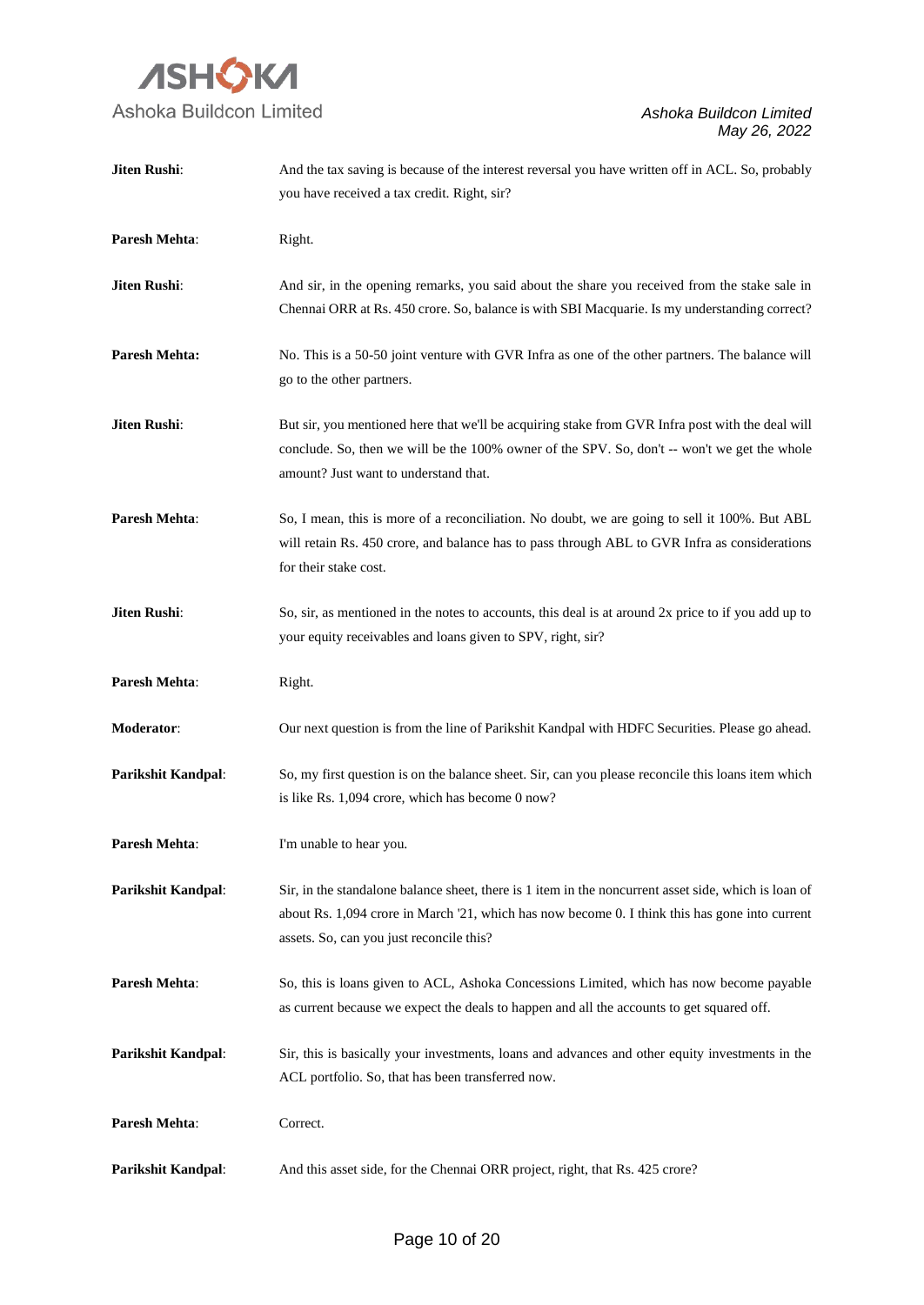

| Paresh Mehta:         | Right, sir.                                                                                                                                                                                                                                                                                                                                                                                                                     |
|-----------------------|---------------------------------------------------------------------------------------------------------------------------------------------------------------------------------------------------------------------------------------------------------------------------------------------------------------------------------------------------------------------------------------------------------------------------------|
| Parikshit Kandpal:    | Sir, the second question is on other income. So, now how do we read other income? So, on a<br>recurring basis, now the interest which you used to charge on the open advances, so now that<br>will get knocked off. It won't get any more. So, on a recurring basis, the other income will largely<br>be the interest on our FDRs and scrappage and all other things, right? I mean there won't be any<br>other big items here. |
| Paresh Mehta:         | Yes. Like other items like receipts, like scrap sale, insurance claims. These kind of items would<br>keep on coming in.                                                                                                                                                                                                                                                                                                         |
| Parikshit Kandpal:    | And just one last question on the ACL, sir. So, when the transaction closes by September or you<br>said there would be possibly if there is another delay of 2 months, or maybe by third quarter of<br>the financial year. And are there further write-offs on account of like the last funding for this<br>portfolio for the rest of the year?. So, if you can just give some color on that?                                   |
| <b>Paresh Mehta:</b>  | At present, we have taken account in account all impacts on the deal, which is to happen, and<br>we don't expect any further write-offs.                                                                                                                                                                                                                                                                                        |
| Parikshit Kandpal:    | And just on this cash inflow, which we're expecting from Chennai ORR, Rs. 450 crore and plus<br>Jaora-Nayagaon which may happen, which will accrue some cash to us. So, how do we intend<br>to utilize this cash inflows? Sir, any thoughts there if you can highlight in this financial year?<br>How do we intend to distribute this or use this?                                                                              |
| <b>Satish Parakh:</b> | So, definitely, we will cross the bid when it comes. But definitely, from a planning perspective,<br>this will initially be reutilized to give an exit to Macquarie, the initial portion of around Rs. 1200<br>crore. The balance available will be used for propping up working capital and some other capital<br>structure decision-making, which will happen at the right time.                                              |
| Parikshit Kandpal:    | So, anything like working on some special dividend or some buyback, any plans on that?                                                                                                                                                                                                                                                                                                                                          |
| <b>Satish Parakh:</b> | That could be a possibility because if there is the surplus cash, there's no point in keeping the<br>cash at the company level.                                                                                                                                                                                                                                                                                                 |
| Moderator:            | Our next question is from the line of Dipika Mehta with Axis Bank. Please go ahead.                                                                                                                                                                                                                                                                                                                                             |
| Dipika Mehta:         | This is a basic question, but can you tell me how does the cost of construction change? What<br>was the split earlier? And what is the split now in terms because of the price increases? And also<br>because of the change of steel that the government has allowed.                                                                                                                                                           |
| <b>Satish Parakh:</b> | Hello. Yes, if I understand your question correctly, you're asking the impact of price rise, right?                                                                                                                                                                                                                                                                                                                             |
| Dipika Mehta:         | Right.                                                                                                                                                                                                                                                                                                                                                                                                                          |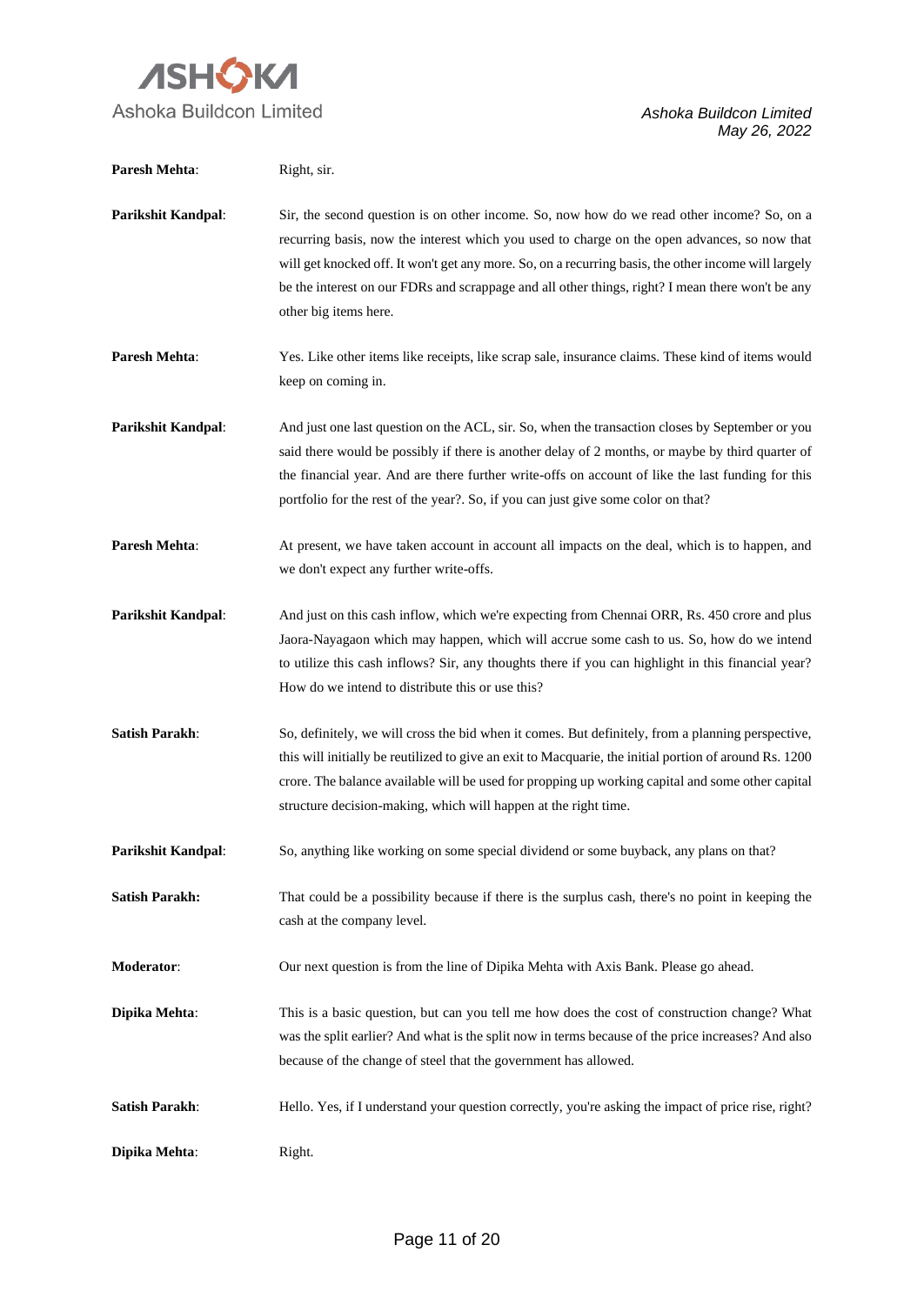

| <b>Satish Parakh:</b> | So, normally, all the NHAI projects or MoRTH projects, there is no pass-through, which is<br>linked to indices of a particular commodity. So, now what happens if the indices don't move in<br>tandem with the market. So, when there is a sudden rise in steel or cement prices, there is<br>definitely an impact on the overall working. So, what normally we follow is we try to delay those<br>kind of purchases. Sometimes the turnover also get delayed. So, if you see particularly Q1, it<br>will get slightly affected because of this price rise. Decisions have been delayed accordingly,<br>that is progress has been delayed to see. And fortunately, it's now favoring us when government<br>has intervened, and they are taking corrective actions. |
|-----------------------|--------------------------------------------------------------------------------------------------------------------------------------------------------------------------------------------------------------------------------------------------------------------------------------------------------------------------------------------------------------------------------------------------------------------------------------------------------------------------------------------------------------------------------------------------------------------------------------------------------------------------------------------------------------------------------------------------------------------------------------------------------------------|
| Dipika Mehta:         | Can you can you also tell me the breakup of cost of construction of, say, suppose if it's in<br>highway road, product-wise like cement and steel?                                                                                                                                                                                                                                                                                                                                                                                                                                                                                                                                                                                                                  |
| <b>Satish Parakh:</b> | So, cement and steel should compromise around 30% to 35%, including bitumen. These are the<br>3 basic prices which affect, bitumen, steel and cement. And fuel is another component, which<br>normally varies from 10% to 12%.                                                                                                                                                                                                                                                                                                                                                                                                                                                                                                                                     |
| Moderator:            | Our next question is from the line of Alok Deora with Motilal Oswal. Please go ahead.                                                                                                                                                                                                                                                                                                                                                                                                                                                                                                                                                                                                                                                                              |
| <b>Alok Deora:</b>    | Just wanted to understand this Rs. 10,000 crore of order inflows which you are targeting. So,<br>any bids which we have made, which are yet to open? And from which segments we are looking<br>at these new orders from?                                                                                                                                                                                                                                                                                                                                                                                                                                                                                                                                           |
| <b>Satish Parakh:</b> | So, there are certain bids, which are yet to open, that is around Rs. 3,000 crore, which includes<br>railways, metros and some energy projects. And order inflow, we are looking, of course, from<br>NHAI and MoRTH where they have aggressive plan of 18,000 kilometers to be announced as<br>against 12,000 kilometers which they did last year. Then if you look at railways and metros and<br>semi high-speed railways, they are also throwing up a good opportunity. Power sector also,<br>distribution programs are now coming up and they are also coming up with large budgets. So,<br>all these 3 sectors are going to throw up a good amount of opportunity.                                                                                             |
| <b>Alok Deora:</b>    | And sir, on the margins, I believe you mentioned about margin guidance of nearly 11% to 12%.<br>But if you see the margins now since the last 2, 3 quarters, it's been slightly weaker than that.<br>So, how confident are we on the 11% to 12% margin, sir?                                                                                                                                                                                                                                                                                                                                                                                                                                                                                                       |
| <b>Satish Parakh:</b> | Going ahead, this volatility will be captured in the new bids. So, what we are suffering is only<br>on the fixed price contracts. And our fixed price contract, where we are suffering is hardly 10%<br>of the entire order book. So, margins definitely we'll be able to maintain at 11%, 12%.                                                                                                                                                                                                                                                                                                                                                                                                                                                                    |
| Moderator:            | Our next question is from the line of Devam with ARDEKO. Please go ahead.                                                                                                                                                                                                                                                                                                                                                                                                                                                                                                                                                                                                                                                                                          |
| Devam:                | Sir, firstly, just wanted to understand about the consol balance sheet. So, from what we<br>understand is that roughly the net of the liabilities held for sale and the asset held for sale, the<br>remaining balance sheet is what is supposed to be the balance sheet that will continue post the<br>deal. Is that the right understanding? Post the ACL deal?                                                                                                                                                                                                                                                                                                                                                                                                   |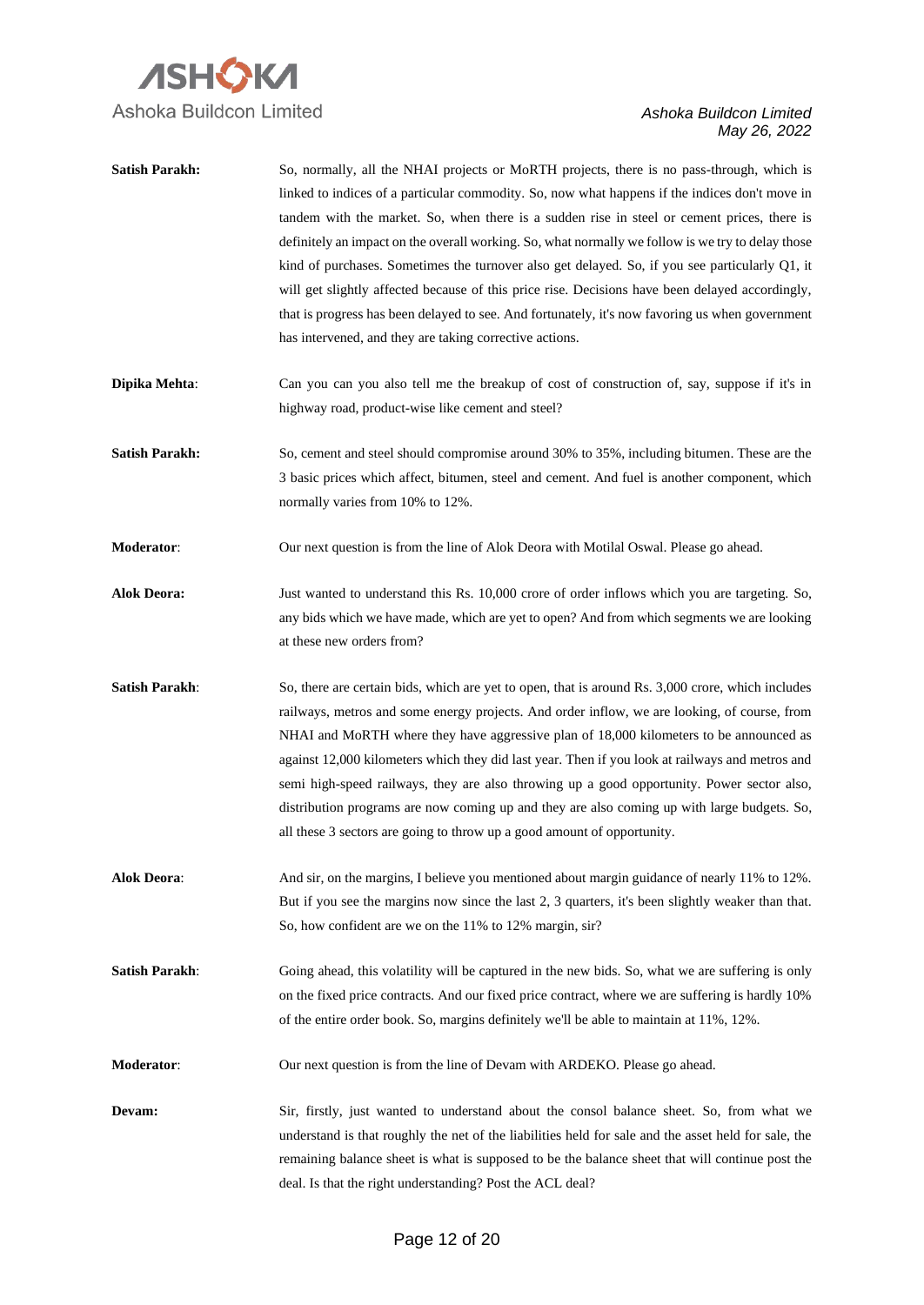

| Paresh Mehta:        | Right.                                                                                                                                                                                                                                                                                                                                                                                                                                                                                                                                                                                                                                                                                          |
|----------------------|-------------------------------------------------------------------------------------------------------------------------------------------------------------------------------------------------------------------------------------------------------------------------------------------------------------------------------------------------------------------------------------------------------------------------------------------------------------------------------------------------------------------------------------------------------------------------------------------------------------------------------------------------------------------------------------------------|
| Devam:               | And in this case, what would be the adjustment to this balance sheet once the GVR deal is<br>concluded? What will be the changes in that balance sheet, which is there?                                                                                                                                                                                                                                                                                                                                                                                                                                                                                                                         |
| <b>Paresh Mehta:</b> | So, what will happen is this asset for sale, which is held as asset will get knocked up from the<br>balance sheet and some gains will be booked. As you said, it is 2x. So, whatever excess we get<br>on the equity will be booked as income side.                                                                                                                                                                                                                                                                                                                                                                                                                                              |
| Devam:               | So, that will flow through to the networks, basically.                                                                                                                                                                                                                                                                                                                                                                                                                                                                                                                                                                                                                                          |
| <b>Paresh Mehta:</b> | Right.                                                                                                                                                                                                                                                                                                                                                                                                                                                                                                                                                                                                                                                                                          |
| Devam:               | So, you're saying the GVR deal is also included in the liabilities held for sale?                                                                                                                                                                                                                                                                                                                                                                                                                                                                                                                                                                                                               |
| <b>Paresh Mehta:</b> | No. GVR Chennai --                                                                                                                                                                                                                                                                                                                                                                                                                                                                                                                                                                                                                                                                              |
| Devam:               | The Chennai ORR on top of this Rs. 6,600 crore, which I understand is with regards to the ACL<br>deal, that is those 5 assets. On top of that, there will also be the Chennai ORR deal, which is not<br>being captured in this balance sheet, right?                                                                                                                                                                                                                                                                                                                                                                                                                                            |
| Devam:               | No. It is an asset held for sale. It's part of that.                                                                                                                                                                                                                                                                                                                                                                                                                                                                                                                                                                                                                                            |
| Devam:               | Asset for sale includes the 5 assets plus Chennai ORR as well.                                                                                                                                                                                                                                                                                                                                                                                                                                                                                                                                                                                                                                  |
| <b>Paresh Mehta:</b> | Right.                                                                                                                                                                                                                                                                                                                                                                                                                                                                                                                                                                                                                                                                                          |
| Devam:               | And so apart from this, I just wanted to check, so I think the earlier participants mentioned<br>regarding dividend and/or buyback. So, obviously, we all understand that buybacks are more<br>friendlier than dividends on certain counts. So, any thought process or any requirement that we<br>have, if we want to undertake a corporate action like a buyback, what kind of capital structure<br>do we need to be at? And what kind of thinking would the promoter have with regards to, let's<br>say, post this deal, what kind of capital structure we will reach? And what we'll have to do to<br>reach, let's say, if we need to reduce the debt or something, how will we go about it? |
| Paresh Mehta:        | So, for doing a dividend, I don't think it is a challenge, from the reserves point of view. On the<br>buyback structure, there are certain compliances required to be done for doing the buyback,<br>which we have to see because unless those criteria are fulfilled, we will not be able to. In case<br>the deal goes through, definitely, we are confident that we would be eligible at least for doing a<br>buyback. And once the buyback is done, it will all depend on what kind of amount of buyback<br>we are looking at. Numbers could be anywhere then -- could not be --                                                                                                             |
| Devam:               | So, currently, sir, on that front, we have around Rs. 700-odd crore cash in bank with us, and plus<br>I think some small investment part. Because we understand it is not an easy amount, easy thing                                                                                                                                                                                                                                                                                                                                                                                                                                                                                            |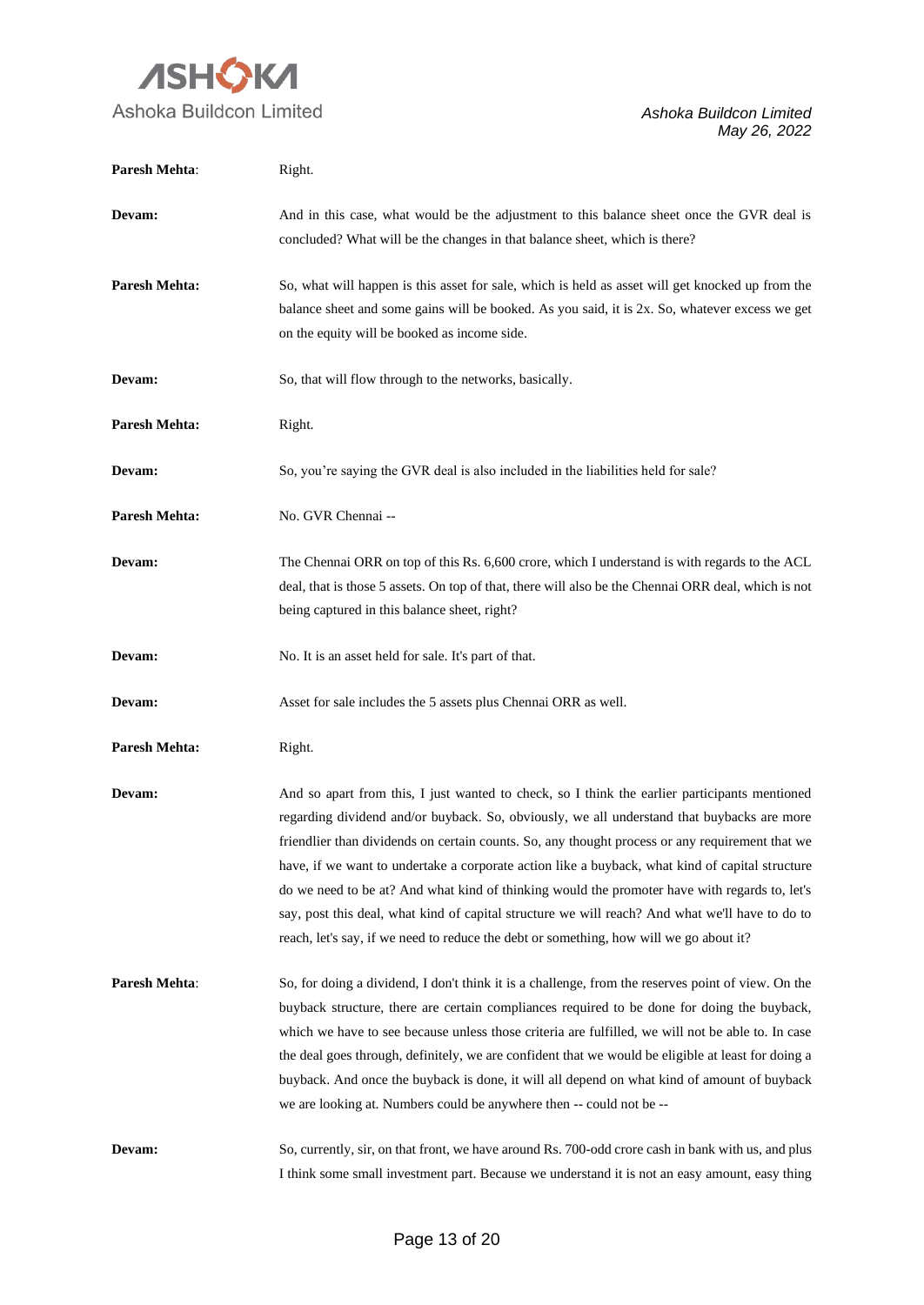

to decide right now. But depending on the order book requirement, the growth requirement and all, what is the logic of thinking about what would be surplus cash as per us?

- **Paresh Mehta:** Actually, anything above around 50% would definitely be surplus. 50% could be utilized for growing business because we will have HAM projects to be taken up periodically, though it will get funded on its own, but seed capital available would help the HAM projects to progress faster. But as you said, whatever surplus is left out, the 50% should be available for disposal.
- **Devam:** So, given that current cash balance is around Rs. 730-odd crore, you are saying after all the deals and everything surplus would be what, roughly around Rs. 1,000 crore or more, total, including this current cash balance?
- **Paresh Mehta:** Yes, it is. The current Rs. 730 crore cash balance is at the CFS level, most of the same is parked at the SPVs, so actually talk of purely free cash balances, it would be in the range of as per 31st March, what is noted at the stand-alone debt of Rs. 160 crore plus something from the SPV, which is parked there for just received in 31st March, would be around, say, Rs. 200 crore, of which more than 50% would be for guarantees and other purposes. So, the cash balance here would be normal approximately Rs. 50 crore to Rs. 100 crore, and then any further amount receivable from the stake sale.
- **Devam:** So, what is the tentative amount which we are expecting from the stake sale towards this cash balance, which it will add, I mean, after netting of all the liabilities and all?
- **Paresh Mehta**: We've really not worked out that. We'll cross the bridge as and when we come around because there are 3 deals under review. One is the KKR, one is the Chennai ORR, and the third is in case we get into a Jaora-Nayagaon deal.
- **Devam:** And we understand you would also have sizable real estate on our balance sheet from the earlier buys that we would have done. Any thoughts of monetizing that at some point. Any thoughts on that, sir?
- **Paresh Mehta:** We do. We keep on looking at opportunities of monetizing them. We have been doing a few, but in a very slower pace where we have given out this land parcels for development purpose to a developer and real estate player who is monetizing it. But we are looking out for opportunities.
- **Devam:** So, sir, on a very rough basis, what would be the sort of size and tentative market value of this real estate, which is lying with us in the balance sheet right now, the Pune, Indore, Nashik, all these areas?
- **Paresh Mehta**: Approximately, we have around Rs. 270 crore of assets as per book value. We should be looking at not less than at least 2x the price, if not more.
- **Devam:** And finally, just on the order book. So, we understand, normally, people say that 15% to 20% of order inflow of their existing year revenues is good to sustain the revenue growth. Now we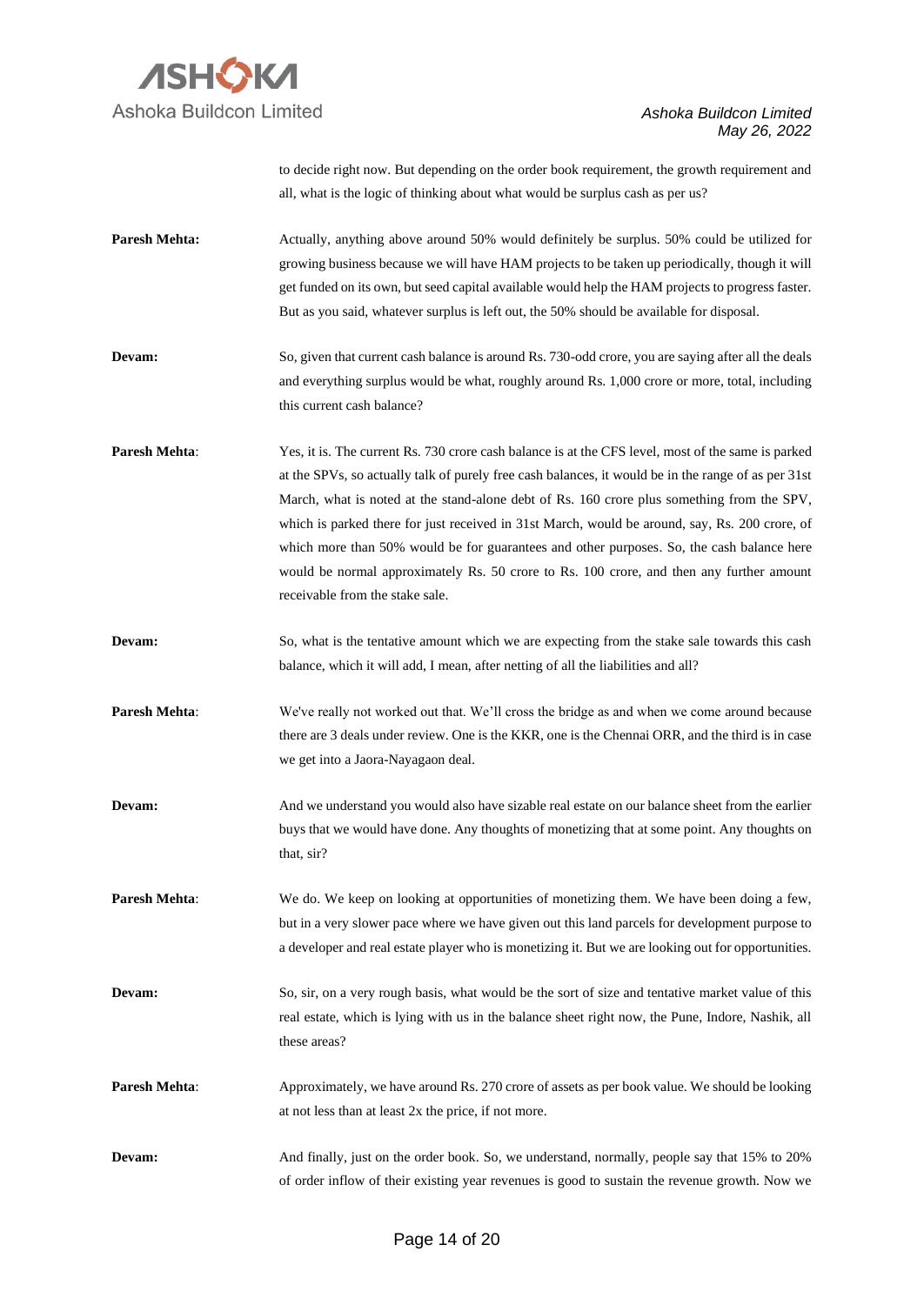

have a very large order inflow compared to existing year revenue. So, what kind of ramp-up in revenues should we expect? And are all the orders that we are showing in our current order book on an active note? And would it imply that, that should be a 30%, 40% CAGR in revenues over the next 2 years?

- **Satish Parakh:** So, this year, particularly, we are expecting around 22% to 25%. And next year, it will all depend upon how the real order inflow stacks up.
- **Devam:** But the current order book that we have does not have anything which is moving slow or dormant or anything like that. Most of it is moving. Is that the correct impression?
- **Satish Parakh:** The buildings order particularly are slow moving. So, they really will pick up in Q3, Q4.
- **Devam:** That is the Rs. 2,200-odd crore orders, which is there?
- **Satish Parakh:** Right.
- **Moderator**: Our next question is from the line of Anupam Gupta with IIFL Capital. Please go ahead.
- **Anupam Gupta**: So, the question is related to the standalone debt which you have reported, sir. In the balance sheet, the debt appears to be Rs. 559 crore and cash appears to be Rs. 144 crore, whereas in the presentation, the number is Rs. 486 crore of debt and Rs. 162 crore of cash. So, where is the difference which is not visible in the reported balance sheet?
- **Paresh Mehta**: So, certain debt pertains to related party debt from our subsidiaries basically. So, those are not external, they're internal debt from a standalone perspective. So, Rs. 486 crore is the actual external debt.
- **Anupam Gupta**: And sir, why is the difference in cash?

**Paresh Mehta**: So, Rs. 161 crore with cash balance you're talking about is approximately around say Rs. 40odd crore would be cash received on the last date of the year, which could not be appropriated with the lower accounts. And balance around Rs. 120-odd crore are cash bank balances leaned out to bankers for guarantees and the non-fund-based facilities.

- **Anupam Gupta**: And the second question is relating to the HAM assets. So, you talked about Jaora being under negotiation, but what is the status on monetization of HAM? Will you be taking that up? Or is it already in negotiation for the monetization of those HAM projects?
- **Paresh Mehta:** We are in discussions, but nothing very concrete at this moment of time. We are intending to monetize these HAM projects. Unfortunately, we have received only 1 full COD and others are under pre-COD already received. Of course, we are eligible to sell them off almost 5 projects are there, waiting to sell them. But we're just waiting time, I mean, definitely signals which have been coming, increase in RBI lending rates establishing a better market price.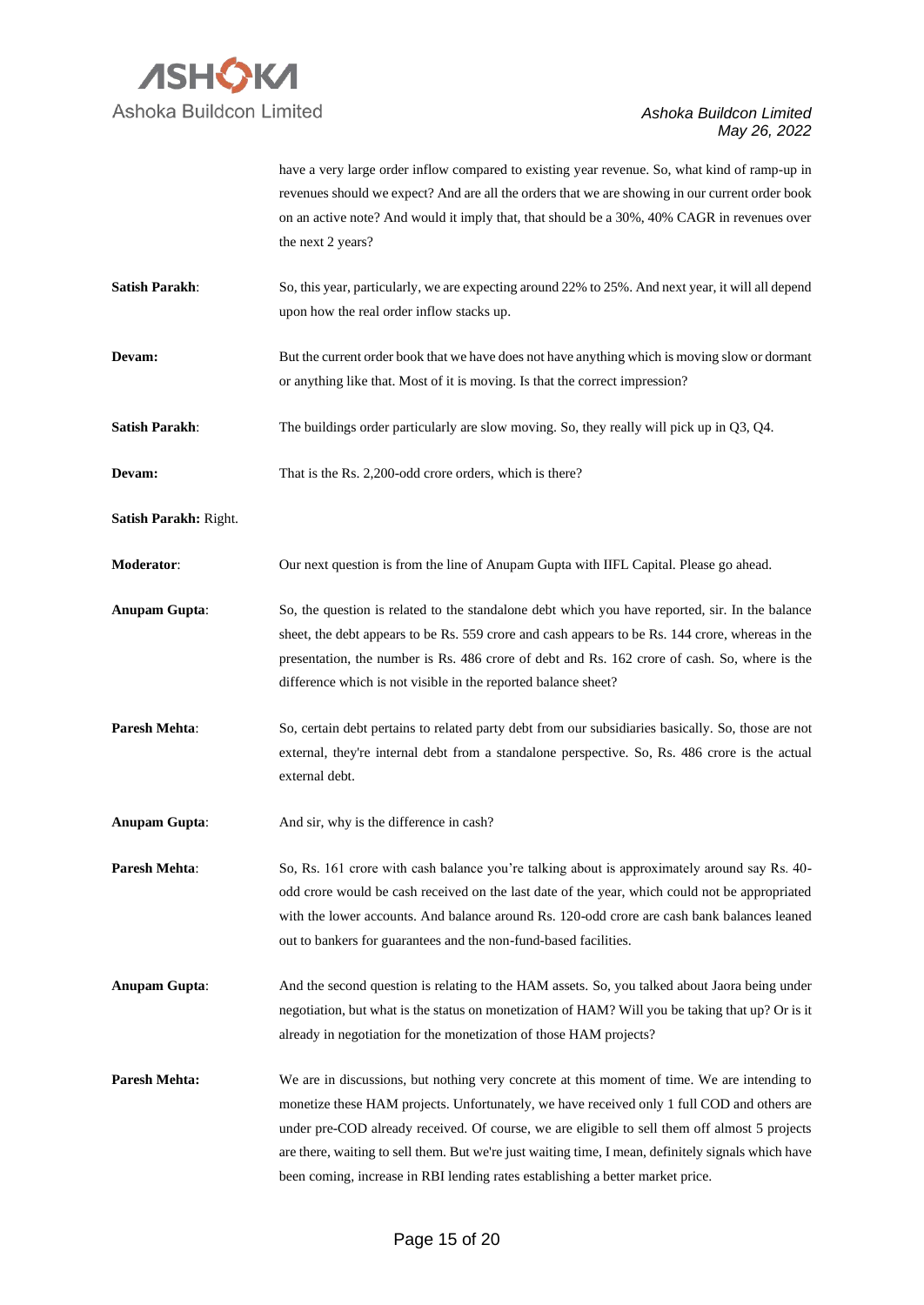

- **Anupam Gupta:** And then just one last question, sir. In terms of order inflows, when you talk about RS. 10,000 crore, so if you see the order book mix in terms of roads has come down versus FY21. Will that be the target mix for FY22, also? Or will we go back to roads being dominant?
- **Satish Parakh**: We'll remain road focused. But how the orders pan out? Because today, we have a large number of players in that market. So, we're not very sure what the mix would span out to be. But definitely, our focus will be roads and highways. So, our first preference will be railways, then power and then buildings.
- **Moderator:** Our next question is from the line of Varun Murli, an investor. Please go ahead.
- **Varun Murli:** I had a couple of questions. First question, just wanted to check whether, with regards to your deal with KKR, I mean do you see any risks to closure there given the market scenario? And number two, also any update on that because last call even in the latest CRISIL rating report, there was mention of some of that arbitration amounts with NHAI. So, any update you can provide on those?
- **Paresh Mehta:** So, we don't really expect any hindrances in the KKR deal irrespective of what's happening in the market, presently. I think so our markets have been rather buoyant. From both perspectives, we have had good toll rate rise, also interest rate rise are there, but they are not as significant, and they're already factored. So, we don't really feel much challenges in execution of the KKR deal. Secondly, on the CRISIL note of arbitration, yes, these are being pursued at NHAI level, some are at arbitration, but we are also taking them to conciliation processes.
- **Varun Murli:** Just one other question that I had or in fact, like 2 other questions, if you could bear with me. This whole standalone revenue that you have, so what is the percentage contribution that you have on the standalone revenue as a result of maintenance that you undertake at these 5 KKR projects and the Chennai ORR project? So, just wanted to get some understanding like what percentage of revenue would you be booking because of maintenance activities at these projects?
- **Paresh Mehta:** That could be very miniscule. So, these 5 projects, it should not be really significant. From a maintenance perspective, not more than 1% -- 1% to 1.5%.
- **Varun Murli:** And my final question. I think I heard you say earlier in the con call where you were giving a debt guidance of Rs. 7,000 crore. So, did I hear that right? I mean because the number looked a bit off given the reduction in debt that is likely to happen over the next year?
- Paresh Mehta: Yes. But there are 2 parts. So, presently I'm not factoring the deal receipts where they will be part because most of the debt is term loan debt which are typically at SPV level. So, I'm not considering deal as part of the estimation of that Rs. 7,000 crore. And this Rs. 7,000 crore, new projects we'll be picking up debt, it can be more than that also, and some debt being repaid for the current BOT projects.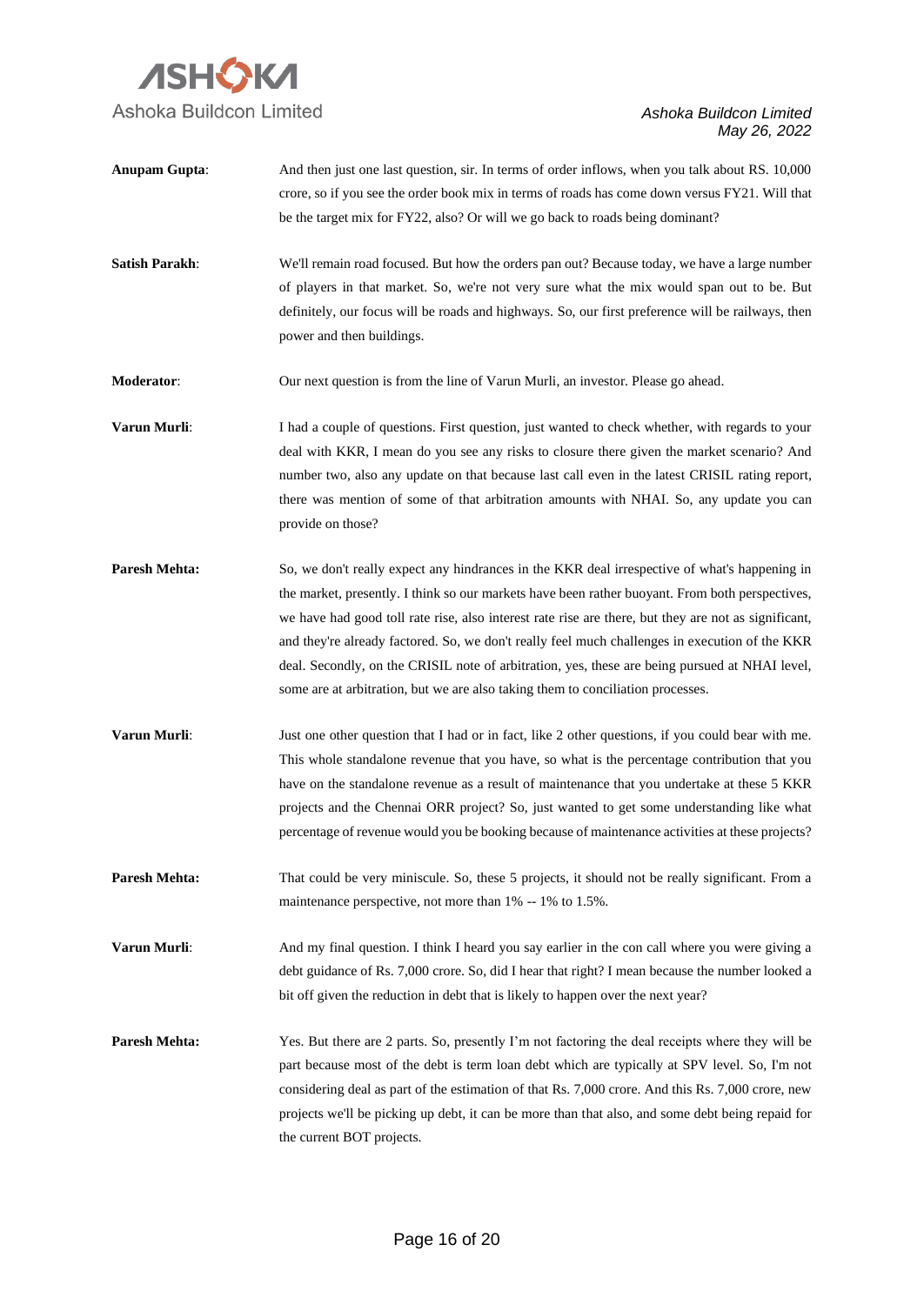

| Varun Murli:           | Just so that I get the understanding right, this Rs. 7,000 crore guidance that you were giving, it's                                                                                                                                                                                                                                                                                |
|------------------------|-------------------------------------------------------------------------------------------------------------------------------------------------------------------------------------------------------------------------------------------------------------------------------------------------------------------------------------------------------------------------------------|
|                        | not assuming the deal, right?                                                                                                                                                                                                                                                                                                                                                       |
| Paresh Mehta:          | Yes, exactly. Right. Please go ahead.                                                                                                                                                                                                                                                                                                                                               |
| Moderator:             | Our next question is from the line of Mahesh Bhadang with Nirmal Bang. Please go ahead.                                                                                                                                                                                                                                                                                             |
| <b>Mahesh Bhadang:</b> | Sir, couple of questions from my side. So, firstly, I just wanted to understand, we have received<br>annuity on 2 HAM projects. So, was there any variation in terms of how much annuity you were<br>supposed to receive and how much you actually received because of GST?                                                                                                         |
| Paresh Mehta:          | So, we have paid annuity as per the agreement, subject to rescope if any. But as far as GST is<br>concerned, the claim will be issued separately from NHAI. Suppose Rs. 100 was to be received,<br>billing starts with Rs. 112, we have received Rs. 100, this Rs. 12 will be received in the near<br>future. We're sorting out that procedure and I think we'll receive that same. |
| <b>Mahesh Bhadang:</b> | So, the money that has been received that has been adjusted for GST, right? Or actual<br>receivables, they have not cut the GST, but we have actually raised the bill including the GST.                                                                                                                                                                                            |
| <b>Paresh Mehta:</b>   | Yes. We have raised the bill.                                                                                                                                                                                                                                                                                                                                                       |
| <b>Mahesh Bhadang:</b> | So, basically, we have received the cash flows that we wanted to, but we still have to pay Rs. 12<br>upfront, which we will get it later.                                                                                                                                                                                                                                           |
| Paresh Mehta:          | Correct, which we already have credit at our GST account, which will be cash flow for this deal.                                                                                                                                                                                                                                                                                    |
| <b>Mahesh Bhadang:</b> | And sir, second one is on the project Baswantpur to Singondi which you mentioned, so the<br>project cost is around Rs. 1,079 crore and EPC portion we have mentioned in order book is Rs.<br>790 crore. The difference seems a bit large. So, can you just explain that?                                                                                                            |
| Paresh Mehta:          | It's true that the EPC cost is at Rs. 790, so around Rs. 800 crore against Rs. 1,079. So, balance<br>is left at SPV level for taking care of its margins and as well as its IDC and other expenses.                                                                                                                                                                                 |
| <b>Mahesh Bhadang:</b> | Sir, just lastly, I just wanted to check, how do you see competition in the bidding of HAM and<br>EPC this year?                                                                                                                                                                                                                                                                    |
| <b>Satish Parakh:</b>  | So, we still see there is a large number of players participating. So, competition is there, and one<br>needs to be very careful and selective about picking up projects.                                                                                                                                                                                                           |
| <b>Mahesh Bhadang:</b> | So, in terms of margins, we'll have to go with the lower margins to get the projects or I just<br>wanted to understand as compared to what we've done say previously?                                                                                                                                                                                                               |
| <b>Satish Parakh:</b>  | Normally, bid margins are retained, and this all is about engineering around the project. [Foreign]<br>Language]. We try to retain those margins. Lastly also we could get around the MoRTH plus                                                                                                                                                                                    |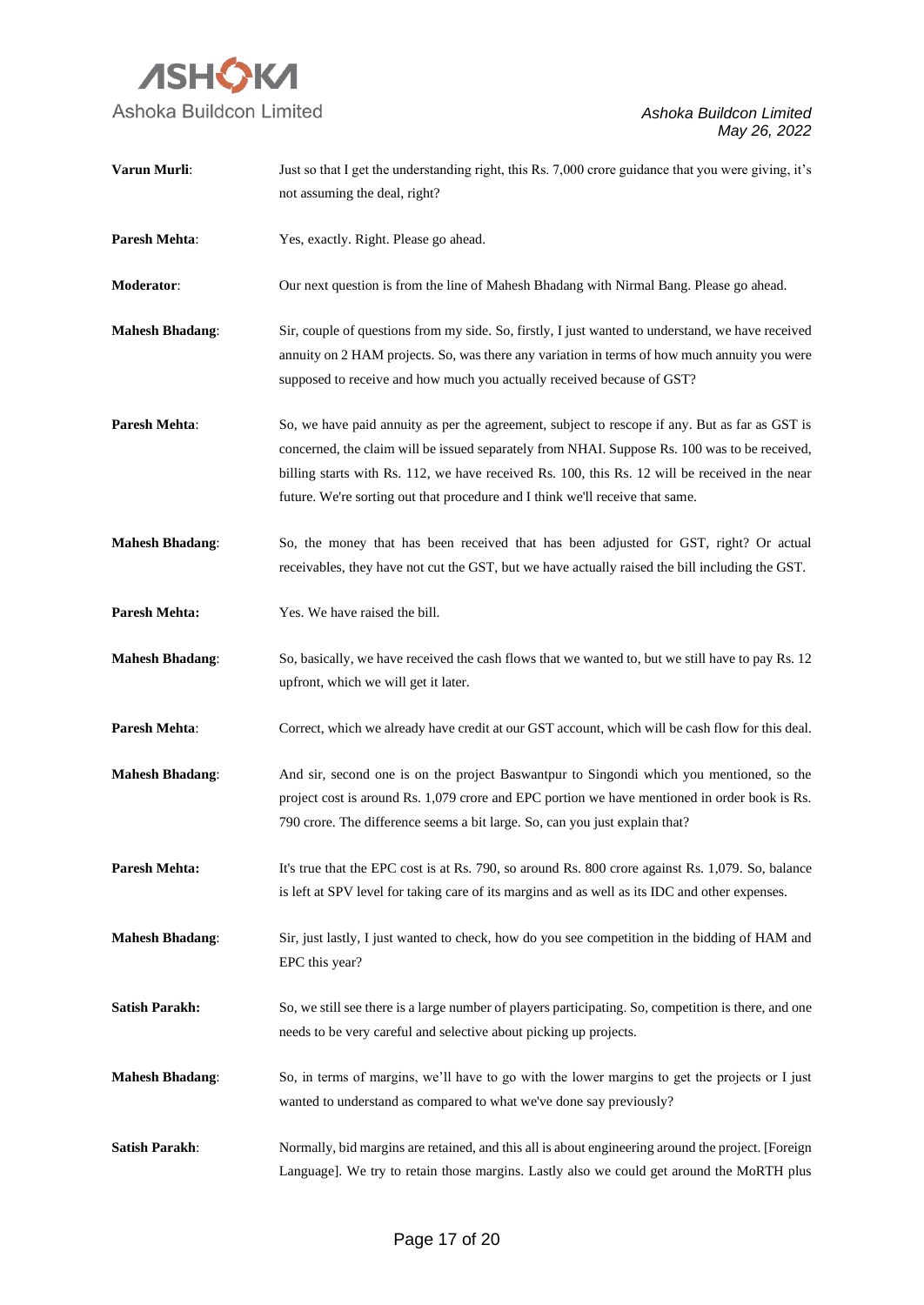

|                       | NHAI, our orders are to the tune of Rs. 5,000 crore. So, even though there is aggression, there's<br>definitely an opportunity.                                                                                                                                                                                           |
|-----------------------|---------------------------------------------------------------------------------------------------------------------------------------------------------------------------------------------------------------------------------------------------------------------------------------------------------------------------|
| Moderator:            | Our next question is from the line of Jiten Rushi with Axis Capital. Please go ahead.                                                                                                                                                                                                                                     |
| Jiten Rushi:          | Sir, my first question is on Jaora-Nayagaon. What is the outstanding equity, including some debt<br>in the project, sir?                                                                                                                                                                                                  |
| Paresh Mehta:         | The equity is Rs. 287 crore. There's no other debt. There is term loan of Rs. 165 crore from the<br>senior lenders.                                                                                                                                                                                                       |
| Jiten Rushi:          | Rs. 165 crore term loan. And sir, on the balance sheet side, we can see contract assets and<br>contract liability, so contract assets going up significant and contract liability coming down. Sir,<br>can you explain us the change in the underlying items in it, sir, in the standalone balance sheet?                 |
| Paresh Mehta:         | Could you go again, contract assets --?                                                                                                                                                                                                                                                                                   |
| Jiten Rushi:          | Sir, the contract assets and the contract liability, we can see a significant change. So, if you see<br>in the standalone balance sheet the contract asset is almost gone up and contract liability also<br>there is a change. So, I wanted to understand what is this change and what are the underlying<br>items in it. |
| <b>Paresh Mehta:</b>  | The contract asset is basically unbilled revenue.                                                                                                                                                                                                                                                                         |
| Jiten Rushi:          | Unbilled revenue, okay. So, sir, the unbilled revenue this time is high, but probably expect this<br>to come down this quarter or how it is?                                                                                                                                                                              |
| Paresh Mehta:         | This has come down as billing happens. And as turnover goes, on a pro rata basis, it will remain<br>in that range. But it will come down by approximately Rs. 150-odd crore.                                                                                                                                              |
| Jiten Rushi:          | And sir, on the contract liability, does it include mobilization advance or how it is?                                                                                                                                                                                                                                    |
| <b>Satish Parakh:</b> | Yes, it includes.                                                                                                                                                                                                                                                                                                         |
| Jiten Rushi:          | So, this increase is because of the higher share of mobilization advance in contract language.                                                                                                                                                                                                                            |
| <b>Paresh Mehta:</b>  | Yes.                                                                                                                                                                                                                                                                                                                      |
| Jiten Rushi:          | And sir, on the Maldives project, obviously, the project you have received a long time back. So,<br>is this a fixed price contract? Or there will be a revision in the contract price as we start the work<br>in Q3, as you said in the opening remarks.                                                                  |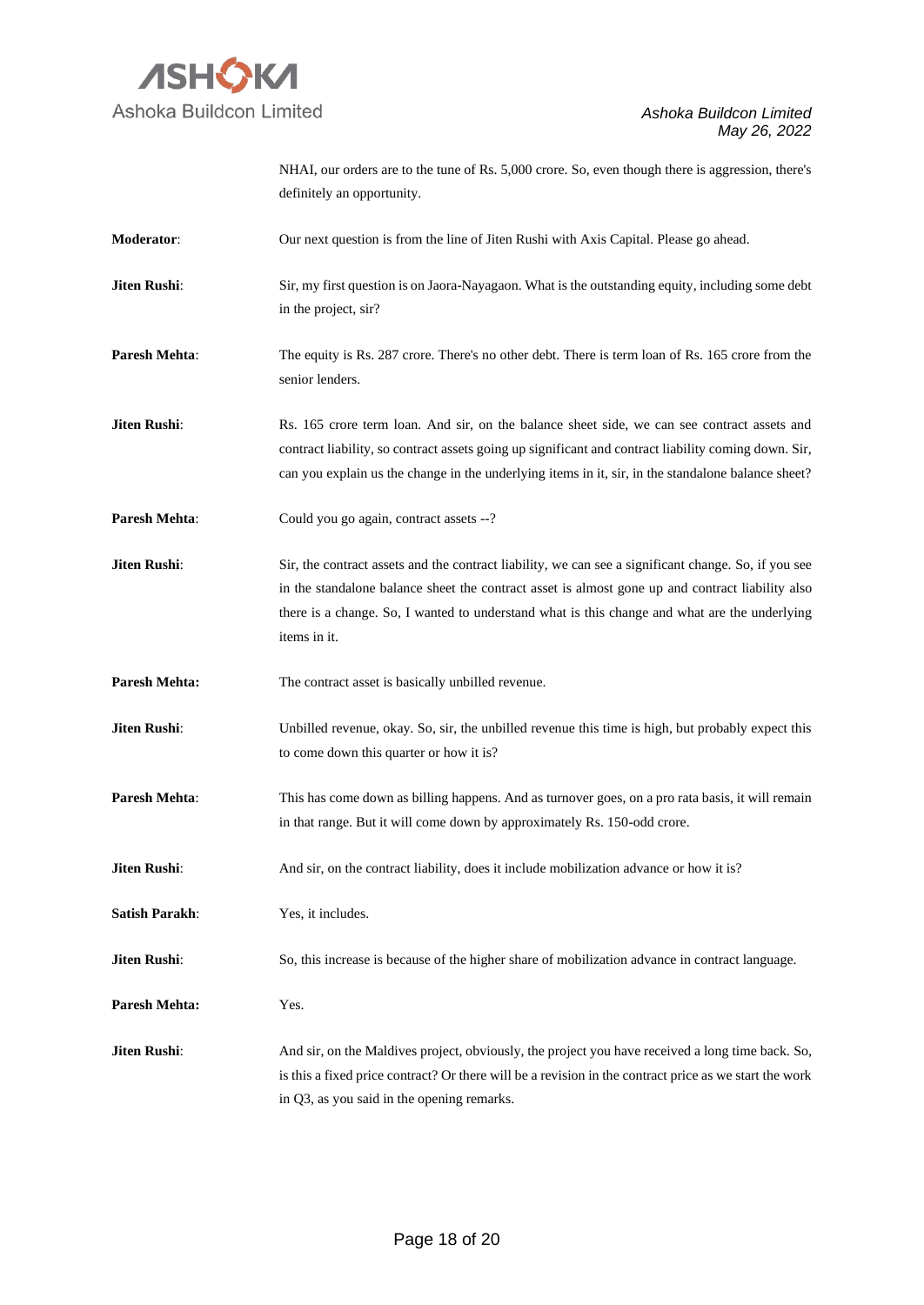

| <b>Satish Parakh:</b> | This is a fixed-price contract. But the payments are in dollars, so dollar appreciation has already<br>happened. And more or less, steel prices, which has abruptly gone up are now coming to a                                                                                                                                                                                                                                                                                                                                                                                                                                                                                                                                                                              |
|-----------------------|------------------------------------------------------------------------------------------------------------------------------------------------------------------------------------------------------------------------------------------------------------------------------------------------------------------------------------------------------------------------------------------------------------------------------------------------------------------------------------------------------------------------------------------------------------------------------------------------------------------------------------------------------------------------------------------------------------------------------------------------------------------------------|
|                       | normalized level. So, the contractor is still very much within the budgeted margins.                                                                                                                                                                                                                                                                                                                                                                                                                                                                                                                                                                                                                                                                                         |
| Jiten Rushi:          | So, we don't see any risk to the margin as such.                                                                                                                                                                                                                                                                                                                                                                                                                                                                                                                                                                                                                                                                                                                             |
| <b>Satish Parakh:</b> | No. We don't see any risk unless again, we see some erratic price rises.                                                                                                                                                                                                                                                                                                                                                                                                                                                                                                                                                                                                                                                                                                     |
| Moderator:            | Our next question is from the line of Ronald Siyoni with Sharekhan. Please go ahead.                                                                                                                                                                                                                                                                                                                                                                                                                                                                                                                                                                                                                                                                                         |
| <b>Ronald Siyoni:</b> | I had a couple of questions. Firstly, the WPI inflation over the last 12 to 13 years has risen in<br>double digits. And month-on-month, it has increased lately to 15%. So, does it not cover fixed-<br>price contracts? Or are you baking in these numbers? And then you are saying that it's only the<br>10% impact on fixed-price contracts.                                                                                                                                                                                                                                                                                                                                                                                                                              |
| Paresh Mehta:         | This double-digit WPI increase definitely is not a factored aspect. But as we have already said,<br>on the revenue side, also, there are certain increases like if it's as overseas contract, dollar rates<br>have improved. So, that has insured maintenance of the required margins. And as we have said,<br>okay, now general margins should have been in the range of 11%, 11.5%. We're now estimating<br>around 10% and 10.5%. So, there could be a marginal hit up by 1%, 1.5%. It will all depend on<br>at the time of execution, how these prices continue to behave, as you have said that these are<br>looking better off in the last few days and in the coming few months. So, we believe that the<br>margins will continue to remain on what we have estimated. |
| <b>Ronald Siyoni:</b> | Another question is that NHAI, MoRTH implementing restrictions or increasing restrictions on<br>bidding with respect to net worth for bidding and those kind of things, which earlier were eased.<br>So, this is not expected to have any impact on lowering competition or any such thing. Is that<br>understanding correct? And one was that we are seeing a strong growth in building and those<br>segment. So, are you basically concentrated towards government buildings and not towards<br>Category A builders, which will be throwing up ample growth opportunities because buildings<br>you are not as much optimistic in building segment.                                                                                                                         |
| <b>Satish Parakh:</b> | So, we are focusing building segment, EPC segment, and these are normally government<br>contracts or it could be a private contract, but we are not working for builders as such. They're<br>not a real estate play related to this.                                                                                                                                                                                                                                                                                                                                                                                                                                                                                                                                         |
| <b>Ronald Siyoni:</b> | And that question with respect to competition, haven't you seen easing because of tightening of<br>some norms from FY23?                                                                                                                                                                                                                                                                                                                                                                                                                                                                                                                                                                                                                                                     |
| <b>Satish Parakh:</b> | Slight tightening has happened, but that may not completely reduce the aggression in the sector.<br>I think this aggression will remain for some time more.                                                                                                                                                                                                                                                                                                                                                                                                                                                                                                                                                                                                                  |
| Moderator:            | Our next question is from the line of Abhishek Modi with Emkay Global. Please go ahead.                                                                                                                                                                                                                                                                                                                                                                                                                                                                                                                                                                                                                                                                                      |